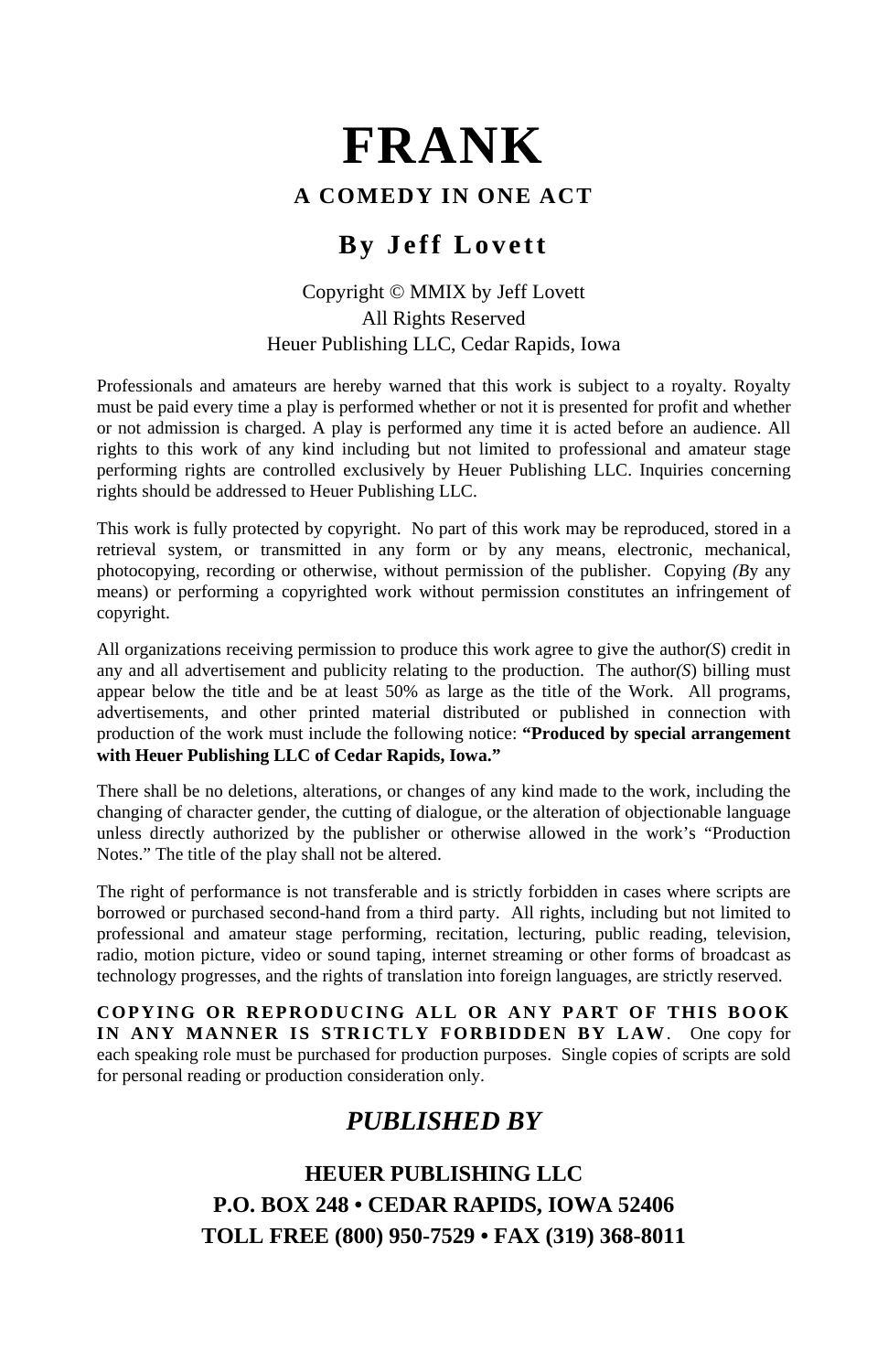# **FRANK By Jeff Lovett**

# **CAST OF CHARACTER**

| <b>SYNOPSIS:</b> After 145 attempts, mad scientist Dr. Stein has finally created |
|----------------------------------------------------------------------------------|
| the perfect son and names him Frank. Frank N. Stein. Frank wants to be a         |
| normal boy, but soon finds out that fitting in at the local high school is a lot |
| harder than it looks. Frank's quirks attract the affections of Mary Shelley,     |
| another student, but they also attract the attention of the school's bullies.    |
| After being taunted and pushed one too many times, Frank finally fights          |
| back and ends up in Judge Jenny's court along with someone who thinks            |
| he's Johnny Depp. When Frank is unable to prove either his identity or           |
| citizenship, it's up to Dr. Stein and Mary to rescue Frank from Judge Jenny's    |
| courtroom in this fast-paced twist on Mary Shelly's classic story.               |
| <b>CAST OF CHARACTERS</b>                                                        |
| (FLEXIBLE CAST OF 16: 5-11 MEN, 5-11 WOMEN)                                      |
|                                                                                  |
| Dr. Stein (m) The perfect image of a mad scientist complete                      |
| with graying hair, large spectacles and a dirty lab                              |
| coat. (114 lines)                                                                |
| Frank (m) Dr. Stein's son (167 lines)                                            |
| Henry/Henrietta (m/f) School bully (66 lines)                                    |
| Paul/Paula (m/f) Student (4 lines)                                               |
| Carl/Carla (m/f)School bully (30 lines)                                          |
| Lester/Leslie (m/f) School bully (33 lines)                                      |
|                                                                                  |
| Mary Shelley (f)Frank's friend (131 lines)                                       |
|                                                                                  |
|                                                                                  |
| Gabrielle (f)School police (32 lines)                                            |
| Judge Jenny (f) The judge (47 lines)                                             |
| Bailiff (m/f)Judge Jenny's Bailiff (3 lines)                                     |
| Lars (m)Career criminal (15 lines)                                               |
|                                                                                  |
| Brian/Brianna (m or f)Student (5 lines)                                          |
| Several non-speaking extras                                                      |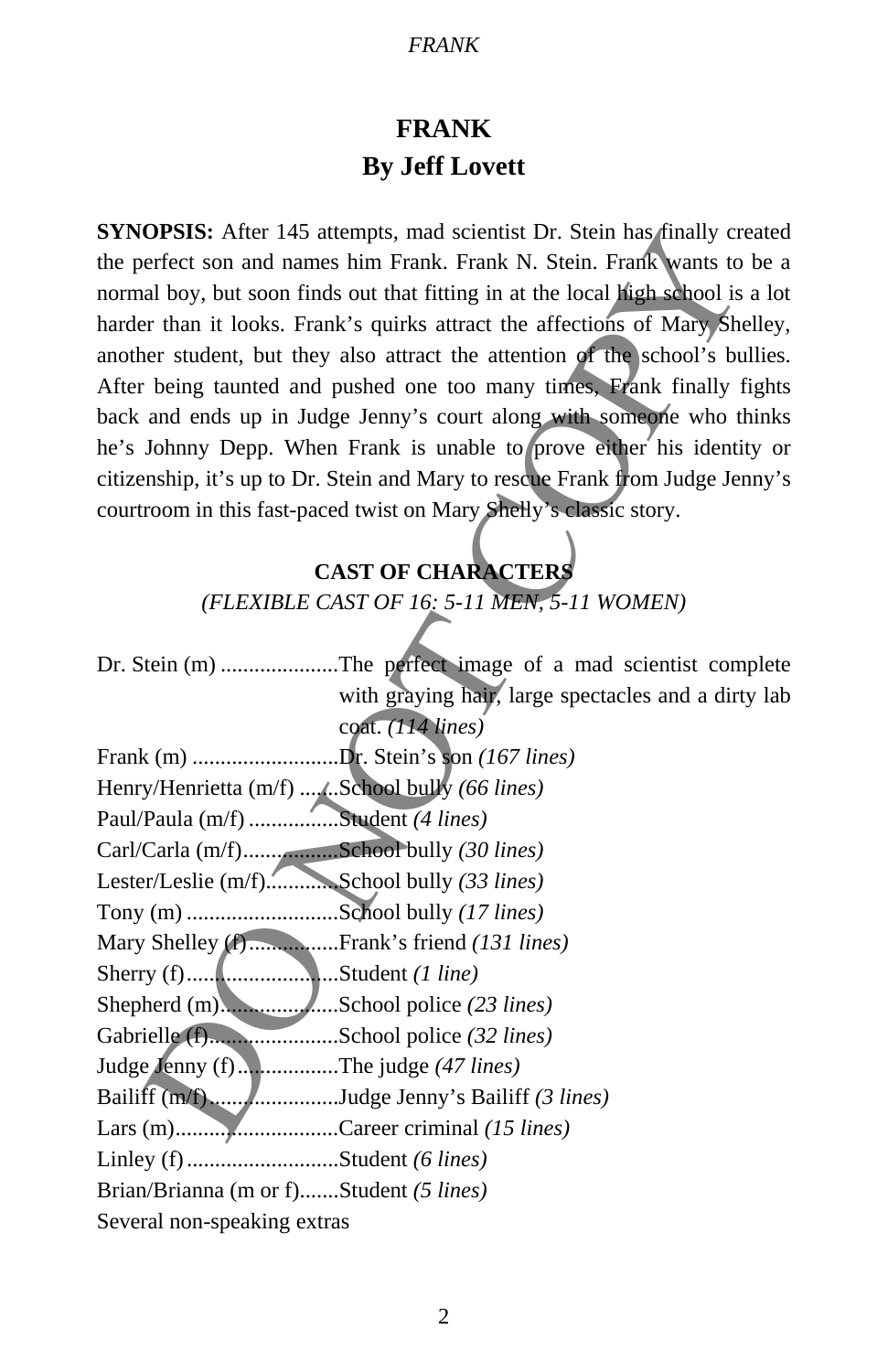#### **SYNOPSIS OF SCENES**

SCENE 1: Dr. Stein's laboratory

SCENE 2: School campus

SCENE 3: Dr. Stein's laboratory

SCENE 4: Dr. Stein's laboratory

SCENE 5: School campus

SCENE 6: Courtroom

SCENE 7: School dance

## **PRODUCTION NOTES**

With minor line changes, the characters of Henry, Paul, Carl, Lester, and Brian may all be played by women.

This play may contain suggestions for the performance of a musical work (either in part or in whole) or a sound recording. Heuer Publishing LLC has not obtained performing rights of these works. The direction of such works is a playwright's suggestion, and the play producer should obtain such permissions on their own. The website for the U.S. copyright office is www.copyright.gov or contact www.bmi.com, www.ascap.com or www.nmpa.org accordingly. NE 3: Dr. Stein's laboratory<br>NE 4: Dr. Stein's laboratory<br>NE 4: Dr. Stein's laboratory<br>NE 6: Courtroom<br>NE 7: School dance<br>PRODUCTION NOTES<br>NE 6: Courtroom<br>NE 7: School dance<br>PRODUCTION NOTES<br>NE 4: School dance<br>PRODUCTION N

In the stage directions, Mary is defined as being part of an *Emo Group*. *Emo Group* is a somewhat ambiguous, controversial slang term most frequently used to describe a fashion or subculture which is usually defined to have its roots in punk fashion and subculture, as well as some attributes of gothic fashion and subculture. *(www.perfspot.com)*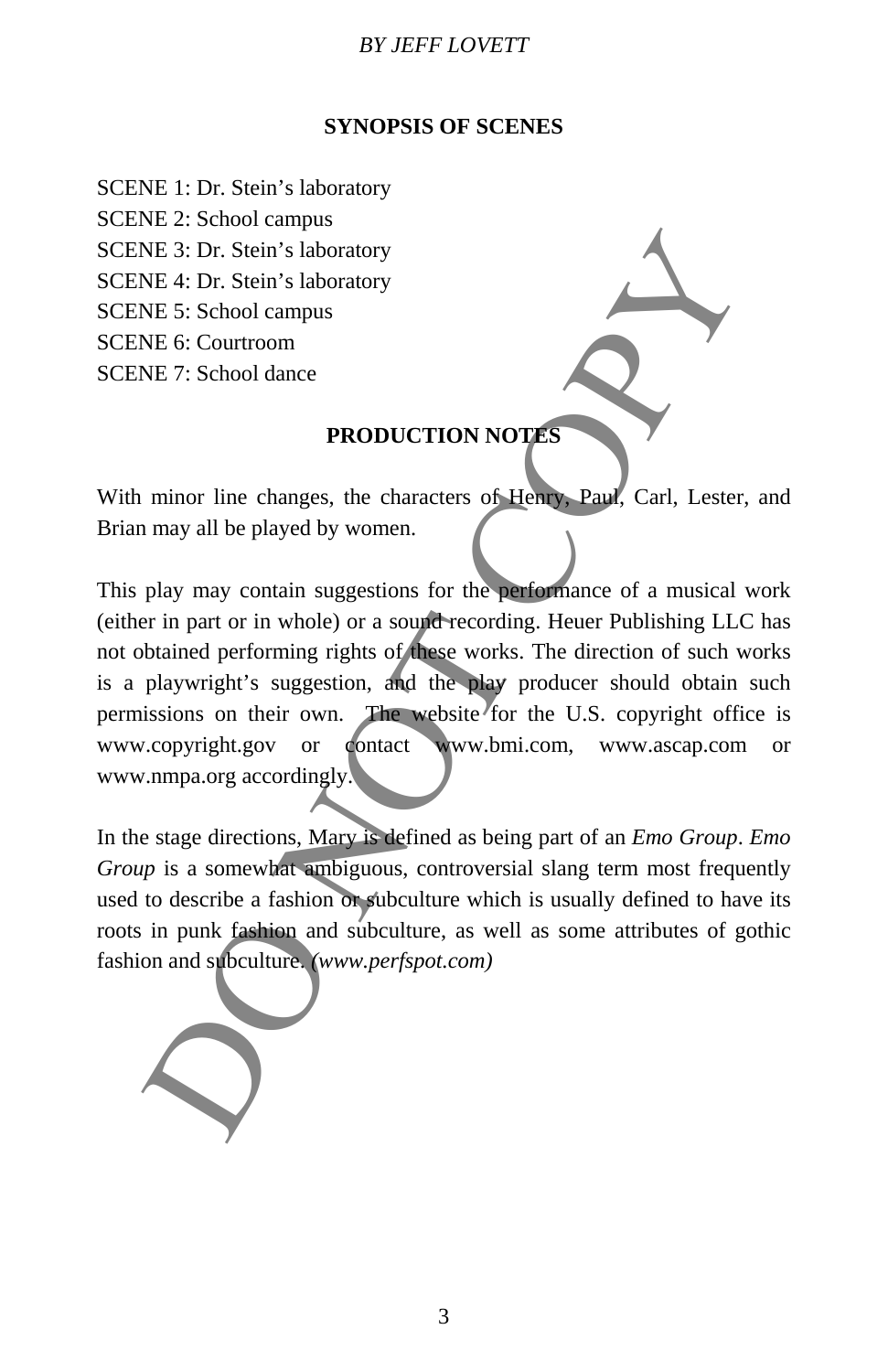## **DEDICATION**

*Frank* was written for Drama Camp Productions in Mobile, Alabama who produced the world premiere of this play on June 18, 2009. A special thanks to the producer, Chris Paragone, and the director, Bailey Belanger, for helping make the show a great success. Reflexes written for Drama Camp Productions in Mobile. Alabama<br>
aced the world premiere of this play on June 18, 2009. A special the<br>
ng make the show a great success.<br>
Jeff L<br>
Definition of the show and the director. Ball

*Jeff Lovett*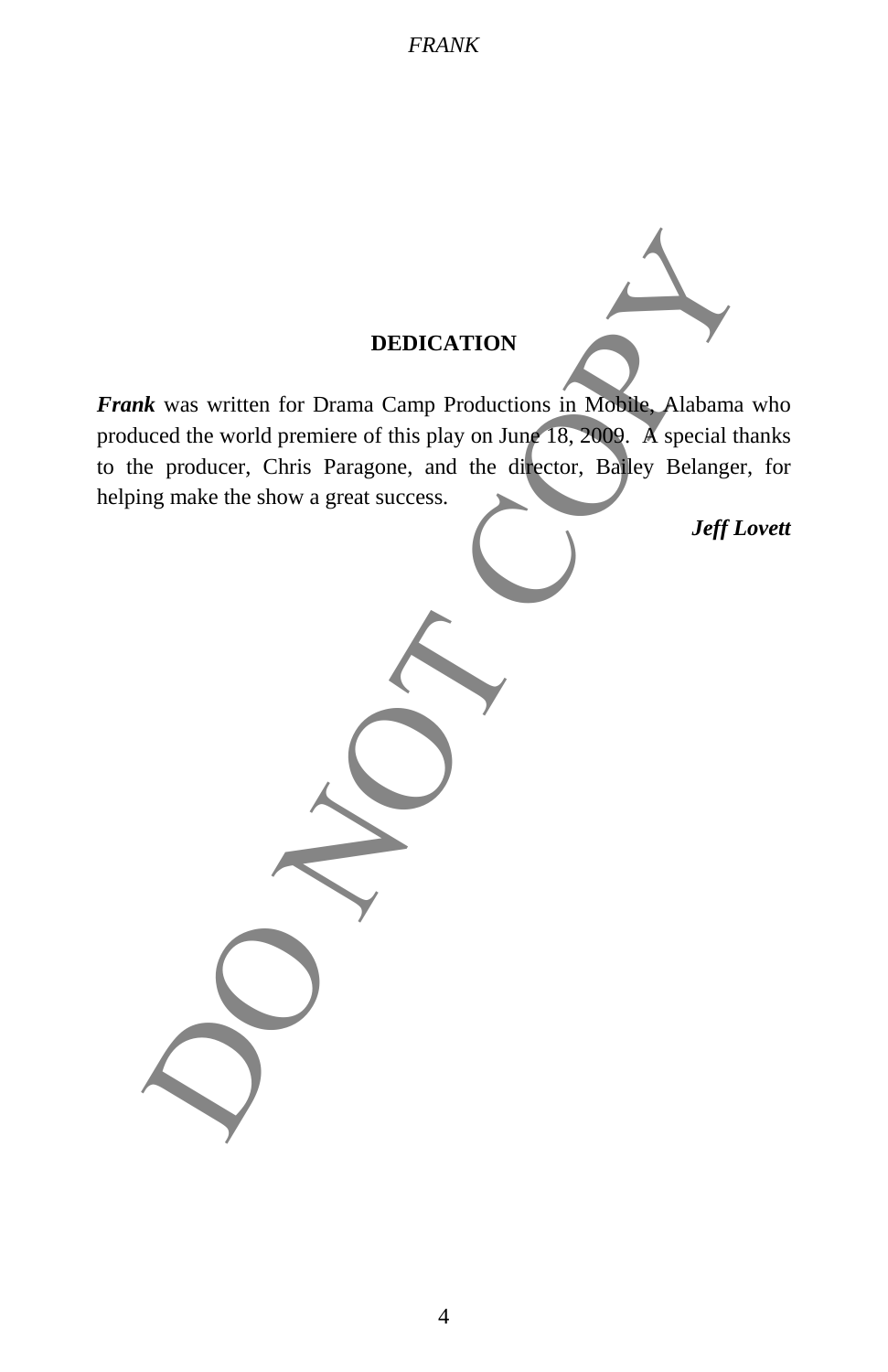## **ACT ONE, SCENE 1**

## *SETTING:*

*DR. STEIN'S laboratory is downright. Center stage is a cluttered table overflowing with scientific equipment, papers and glass bottles filled with multi-colored liquids. Slightly stage right of the table is a chalkboard which is covered with scientific formulas and drawings of human anatomy. There is a chair beside the chalkboard that is also covered with more papers, empty pizza boxes, containers from various Chinese take-out restaurants and dirty clothes. Stage left of the table is a doctor's privacy curtain.* 

## *AT RISE:*

*As the curtain opens, DR. STEIN enters from stage left carrying two plastic legs from a male mannequin as he hurries across the stage and disappears behind the curtain. A series of strange sounds emerge from behind the curtain including those of a power saw, hammer and what sounds like someone screwing rusty screws into wood. After a moment, DR. STEIN emerges from behind the curtain, empty handed, and exits stage left. He re-enters, this time carrying the mannequin's head by the hair as he crosses and disappears behind the curtain. Again, there are sounds of hammering and sawing. When DR. STEIN finishes hammering, there is the sound of electricity that comes from behind the curtain, accompanied by a series of flashing lights. This sequence repeats a couple of times and then DR. STEIN yells out with triumph from behind the curtain.*  flowing with scientific equipment, papers and glass bottles<br>multi-colored liquids. Slightly stage right of the lable<br>tobard which is covered with scientific formulas and drawing<br>an anatomy. There is a chair beside the chal

**DR. STEIN:** It's alive!! It's alive!!

*DR. STEIN comes out from behind the curtain, jumper cables in his hands, and beckons the creature to come out.* 

**DR. STEIN:** You're alive! Rise and come forth!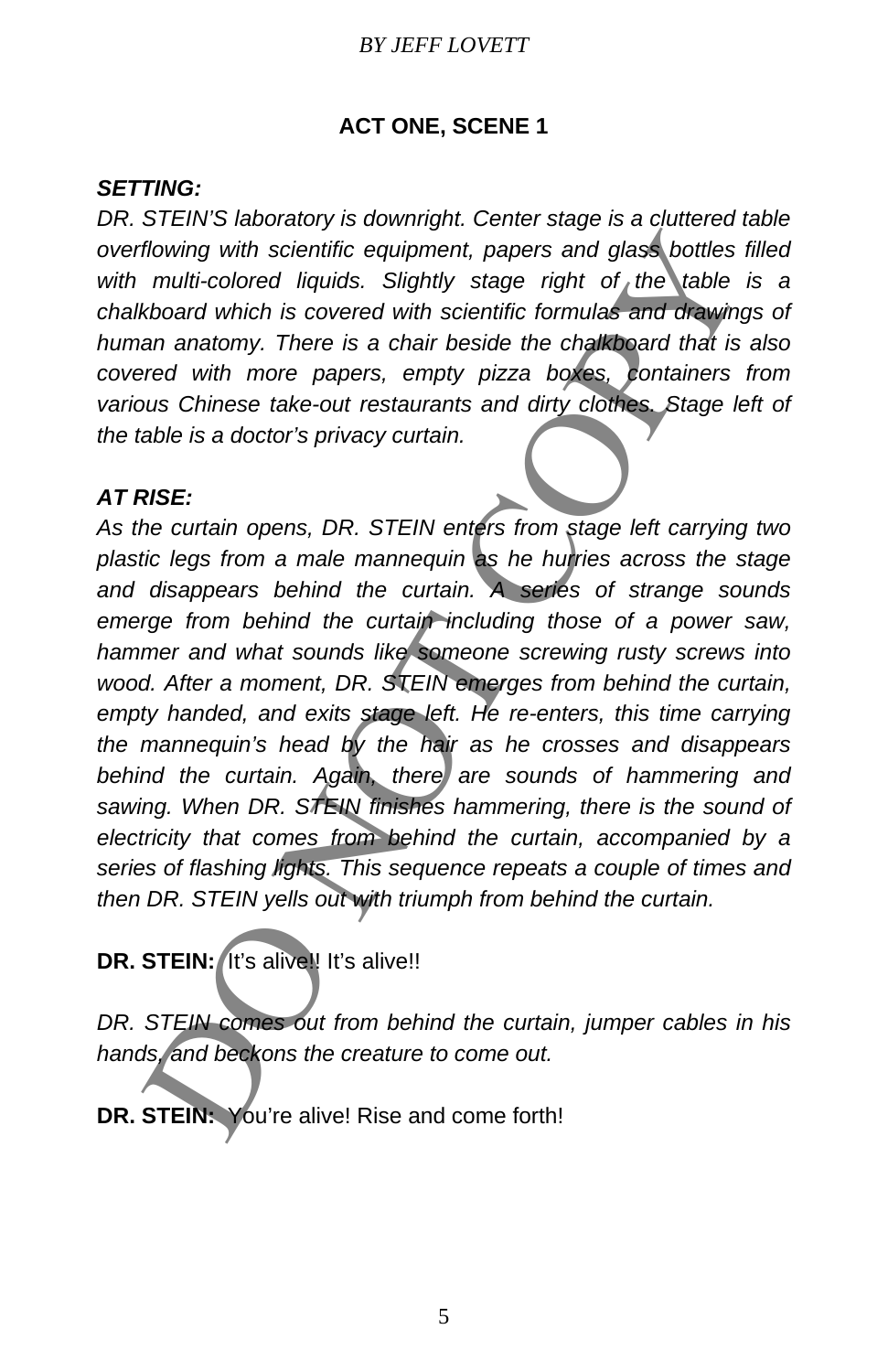*The sound of grunting and moaning comes from behind the curtain, and then a young man walks stiffly into view. FRANK is wearing a long-sleeved 'hospital gown' and has a large scar with stitches drawn completely around his neck. He continues to moan as DR. STEIN sets the jumper cables on the table and beckons him to walk further into the room.* 

**DR. STEIN:** Yes! That's it! Come to me, my son!

*The young man walks slowly and stiff-legged towards DR. STEIN. He begins to lift his arms in a classic 'Frankenstein' motion and immediately, the arms fall off and rattle to the floor. [NOTE: This can be achieved by having the actor hold the wrists of the fake arms under the robe and just dropping them as he lifts the arms forward.] FRANK frowns and looks down at 'empty' sleeves, then at the plastic arms lying on the floor and starts to cry.*  the jumper cables on the table and beckons him to walk fut<br>the room.<br>
STEIN: Yes! That's it! Come to me, my son!<br>
STEIN: Yes! That's it! Come to me, my son!<br>
STEIN: Yes! That's it! Come to me, my son!<br>
STEIN: to lift his a

**DR. STEIN:** That's okay. I can fix that. No problem.

*DR. STEIN picks up the fallen arms, tucks them under his arm, and then rushes over to FRANK and pushes him back behind the screen. Once hidden behind the screen, there is the sound of more hammering and sawing.* 

**DR. STEIN:** Nothing to it. We'll have you fixed up like new in a jiffy. A little glue here . . . some duct tape there. This may hurt a little. *(There is a loud yelp from behind the curtain.)* Sorry. Okay. You're good as new.

*DR. STEIN steps from behind the curtain and once again beckons FRANK to come forth.* 

**DR. STEIN:** Come on out, son. Everything is okay now. They won't fall off again.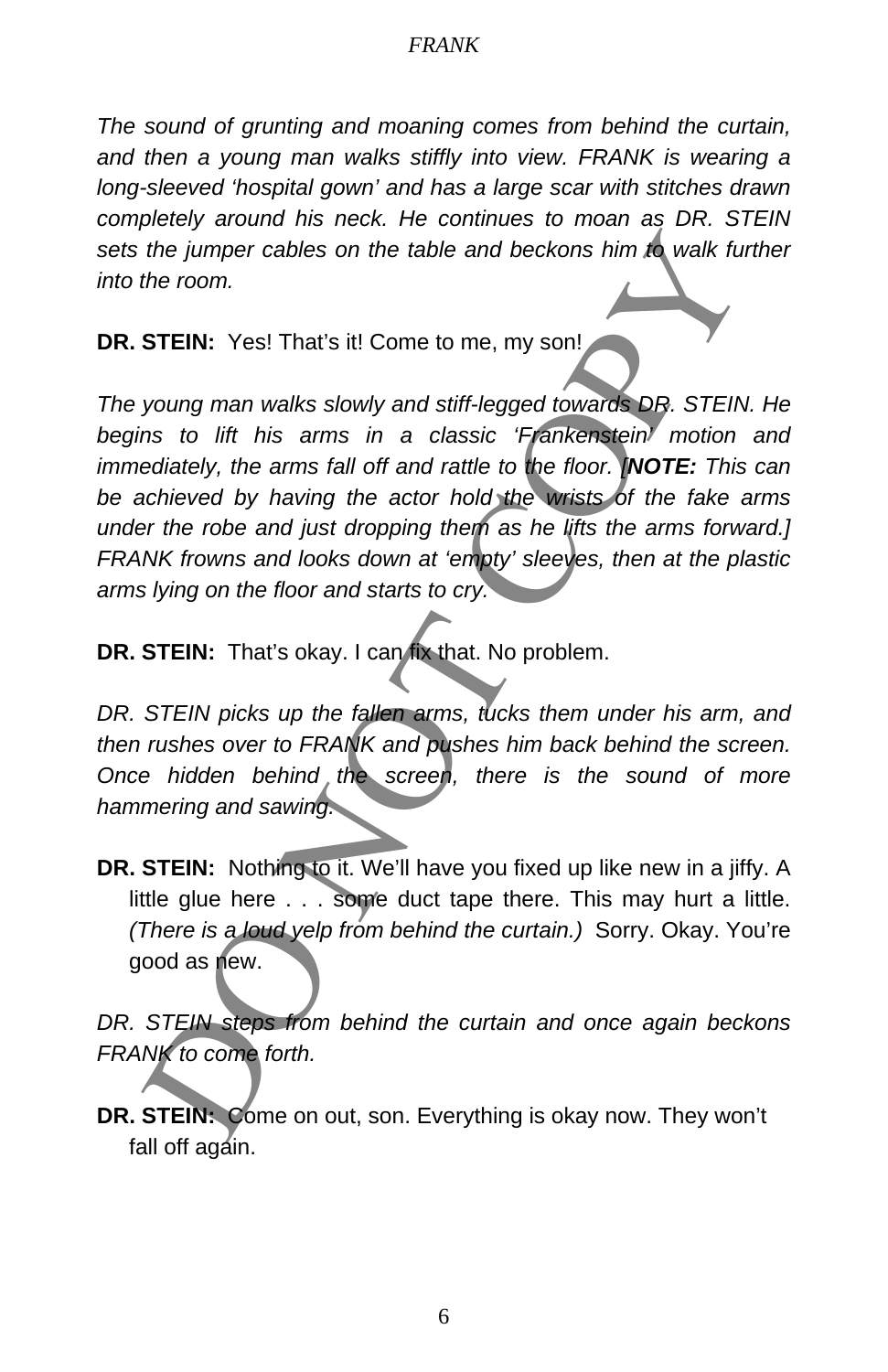*FRANK walks from behind the curtain, this time rubbing his 'real' arms and bending them to make sure they won't fall off. He looks at DR. STEIN and then in a childlike voice, speaks.* 

## **FRANK:** Papa?

*DR. STEIN runs over and hugs FRANK, jumping for joy at hearing the boy speak.* 

**DR. STEIN:** Yes, I am your papa. Oh, how I've dreamed of this day. Of fulfilling the American dream by building my very own son. And now, after all these years, you're finally here. *(He walks up to FRANK and looks him over closely.)* You look okay. How are your arms? They feel okay? *(FRANK bends his arms back and forth.)* What about your legs? You don't know how hard I searched to find two that matched. But, luckily, there was this guy who OD'ed on painkillers in Arizona and I was able to harvest those two in perfect condition. NK: Papa?<br>
STEIN runs over and hugs FRANK, jumping for for at heading<br>
speak.<br>
STEIN: Yes, I am your papa. Oh, how I've dreamed of this<br>
for fulfilling the American dream by building my very own son.<br>
ow, after all these y

*FRANK bends his legs tentatively, lifting them and doing some deep knee bends. DR. STEIN is overjoyed and claps his hands.* 

**DR. STEIN:** The head was a little more difficult. I searched and searched for just the right combination of rugged good looks and superior intelligence. And then, there was this twelve-car pile-up on the interstate and one of the victims just happened to be a young college professor.

*DR. STEIN runs over to the chalkboard and writes a long, complicated mathematical formula on the board, then turns to FRANK.* 

**DR. STEIN:** Let's see how the brain held up. What's the answer to this equation, son?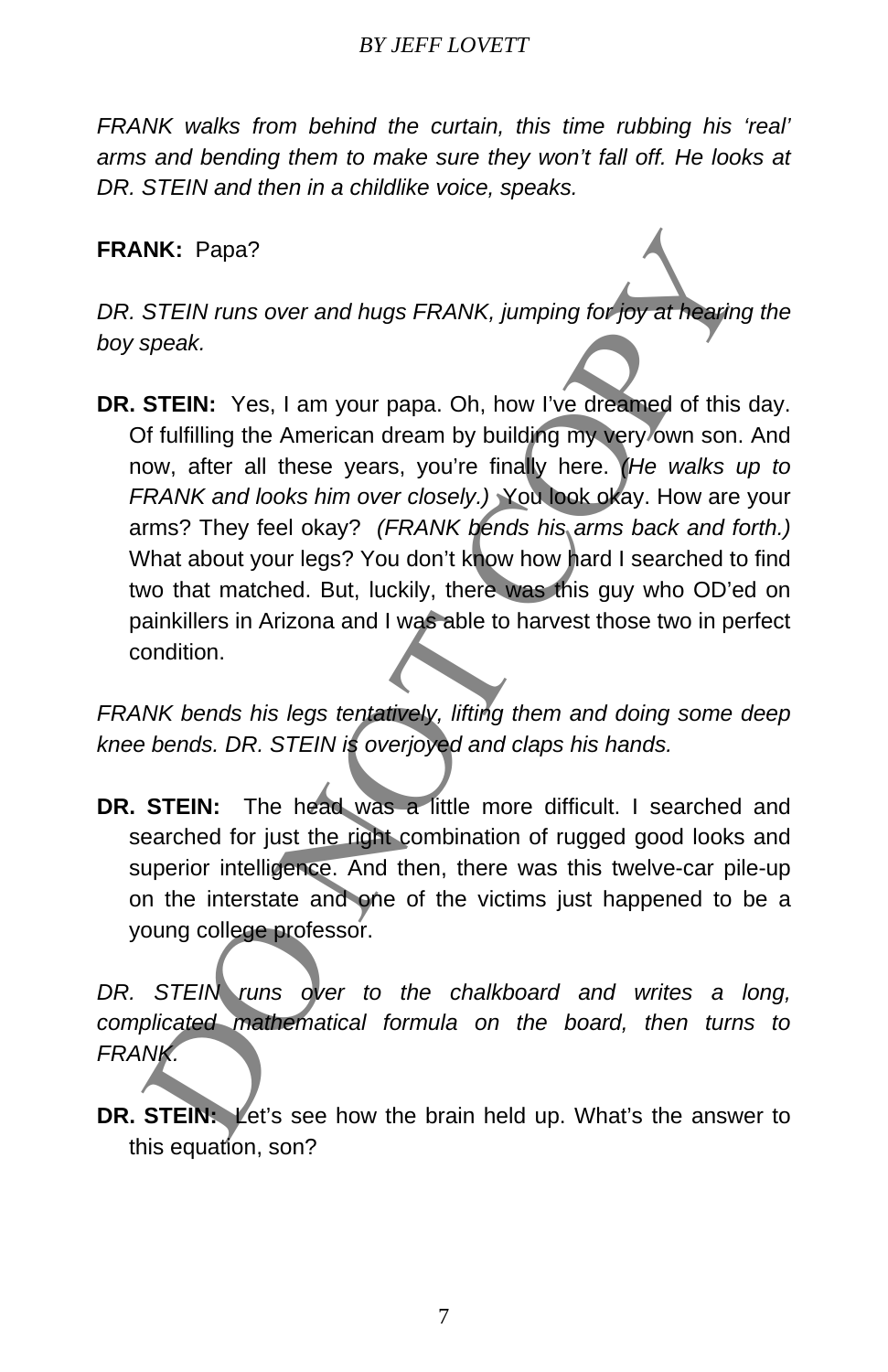*FRANK walks over to the chalkboard, looks at the formula, then takes the chalk from DR. STEIN and writes the correct answer to the equation. DR. STEIN once again claps with joy.* 

**DR. STEIN:** You're a genius. A genius!

*DR. STEIN starts to write another complicated equation. FRANK watches and then asks DR. STEIN a question in a childlike voice.* 

**FRANK:** Papa?

**DR. STEIN:** Yes, son.

**FRANK:** What's my name?

**DR. STEIN:** *(He stops writing.)* Why, Frank, of course.

**FRANK:** *(Slowly repeating the name.)* Frank. My name is Frank?

**DR. STEIN:** Yes. You're named after me. And your grandfather, the famous Romanian physicist, Dr. Frank N. Stein. I'm Frank Junior . . . well, actually, Doctor Frank Junior and you'll be Frank the Third. STEIN: You're a genius. A genius!<br>
STEIN starts to write another complicated equation FR<br>
thes and then asks DR. STEIN a question in a childlike voice.<br>
NK: What's my name?<br>
STEIN: Yes, son.<br>
NK: (Slowly repeating by Why,

DR. STEIN goes back to writing an equation on the board and *FRANK asks another question.* 

**FRANK:** Papa?

**DR. STEIN:** Yes, Frank?

**FRANK:** Am I a real boy?

**DR. STEIN:** *(Giving up on writing the formula, he puts down the chalk and hugs FRANK.)* Of course you're a real boy. You're my son. I made you.

**FRANK:** Made me? You made me?

**DR. STEIN:** Yes, Frank. I built you from spare parts.

**FRANK:** But why?

**DR. STEIN:** What do you mean, why?

**FRANK:** Why did you make me?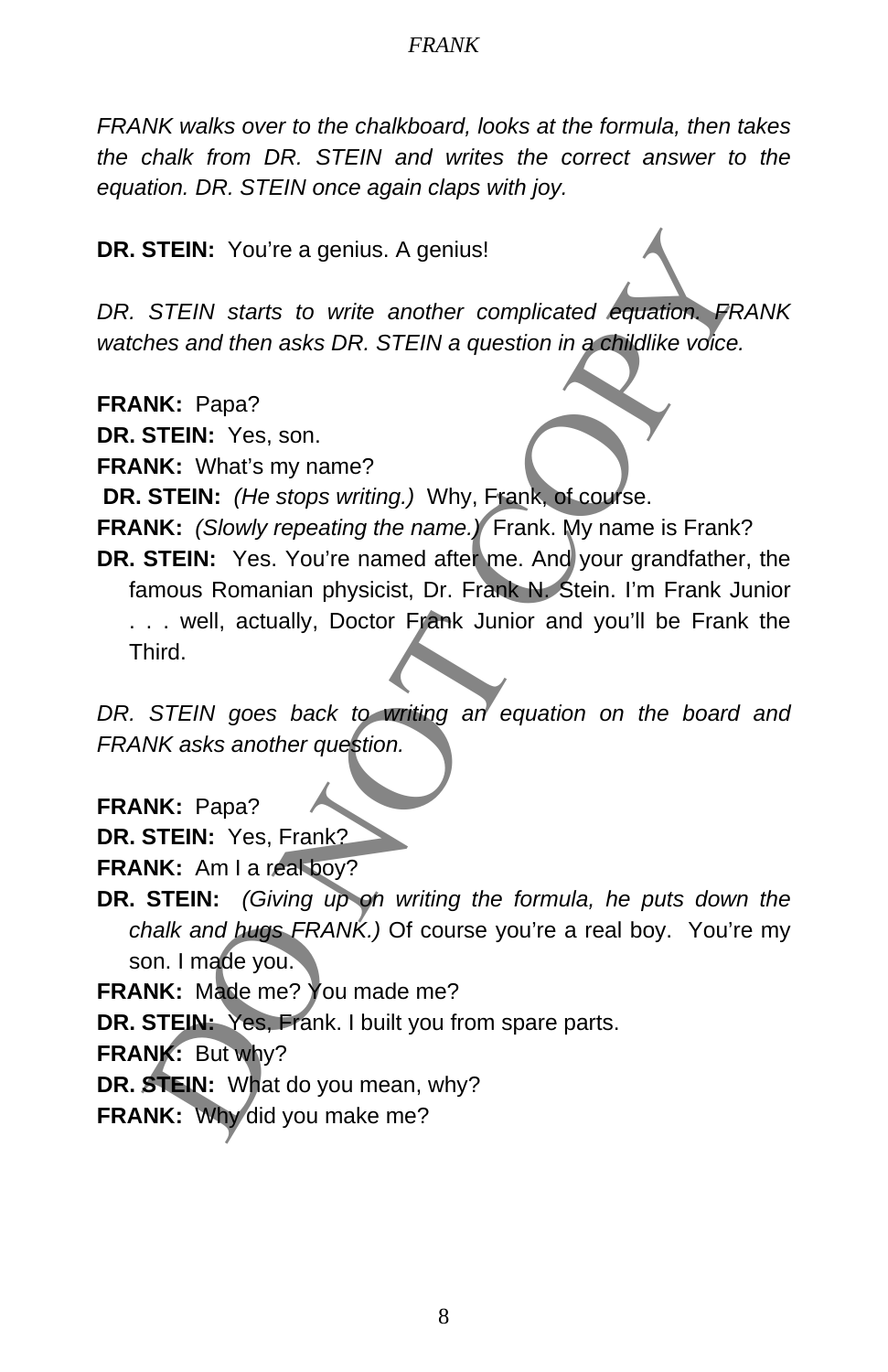**DR. STEIN:** Because I love you, Frank. I've always loved you. Even when you were just a big bucket of spare parts, I loved you. Even when all the previous experiments went so horribly wrong and you ate those three people that lived down the street and those two pizza delivery guys, I loved you. But, we did have to move a couple of times after that.

**FRANK:** *(Confused.)* Pizza delivery guys?

**DR. STEIN:** Those days are all over now. After all those years of hiding, moving every few months and having to buy spare parts from China and off E-bay, I've finally done everything right and now I have you. My son. *(Walking around FRANK, sizing him up.)* And look at you! Real arms and legs that work without falling off. A liver and spleen that are in pristine condition. Even a completely intact, and working, brain. You're finished and ready to face the world, Frank. izza delivery guys, I loved you. But, we did have to move<br>ple of times after that.<br>
Contized.) Pizza delivery guys?<br>
STEIN: Those days are all over now. After all those year<br>
diding, moving every few months and having to b

**FRANK:** Face the world?

**DR. STEIN:** Yes, Frank. I didn't build you just to stay at home and be my slave. I created you to go into the world and enjoy your life to the fullest.

*FRANK stands there for a few moments, not sure what to do next. Finally, he speaks.* 

## **FRANK:** So, what do I do now?

**DR. STEIN:** You do what every boy does at your age. You go to high school. You play Xbox and get a cell phone. Create a Facebook page. You're a real boy, Frank, and you're going to enjoy everything there is about being alive.

**FRANK:** I'm really alive?

- **DR. STEIN:** Well, technically . . . umm . . . no. You're what us mad scientist call one of the walking dead. But that won't stop you from enjoying a full, if technically not really living . . . ah, life.
- **FRANK:** Can I play baseball? I think part of me came from a baseball player?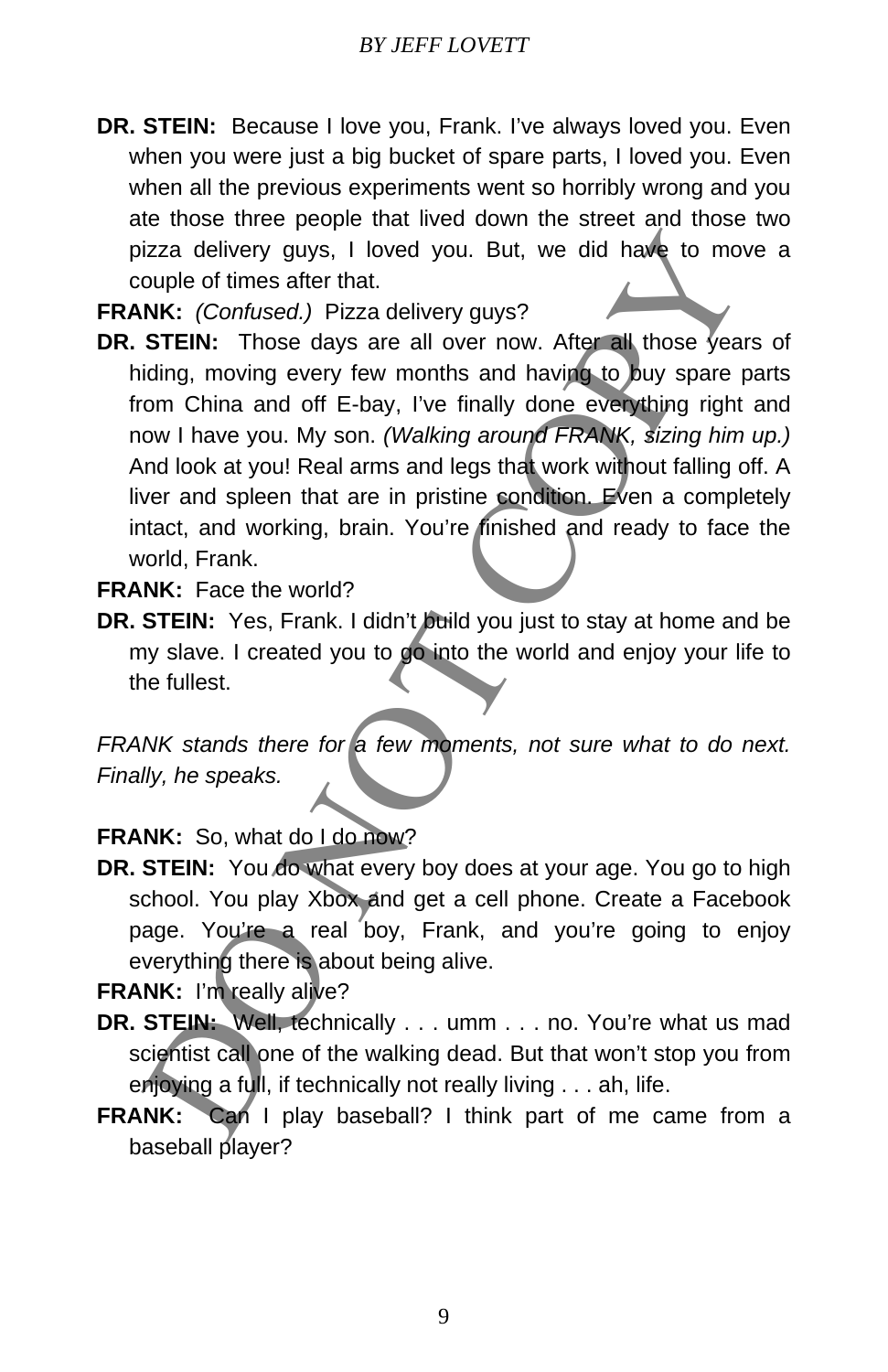**DR. STEIN:** Yeah . . . your right foot. Sky-diving accident. *(Crossing to FRANK and hugging him in a fatherly manner.)* Frank, you can do anything you want. Play baseball, dance the ballet, discover a cure for cancer. You were built from the best of the best . . .

**FRANK:** Really?

**DR. STEIN:** Well, technically, I had to go with a lesser quality gallbladder than I wanted, but China was all out of those and I had to harvest it from an . . . an . . . *(Turns away.)* an attorney.

**FRANK:** *(Gasps.)* What?

- **DR. STEIN:** I know . . . I know. I'm sorry, but that's all there was to choose from. And I'm sure it won't cause you any problems. All that matters is that you're here and you're alive . . . sort of. And so far, you haven't killed or eaten anyone. *(He crosses his fingers dramatically.)* Now, I have just a few more tests to make sure you're really okay. And if everything checks out, then you'll be off to school tomorrow just like any other boy. *(DR. STEIN grabs a clipboard off of the workbench and refers to it as he gives instructions to FRANK.)* Okay. Now stand on one leg. *(FRANK stands on one leg. DR. STEIN checks off the list.)* Balance is good. Okay, cover one eye and read the letters off this chart. *(He picks up a piece of paper the table and holds it up for FRANK who begins to read.)*  NK: Really?<br>
STEIN: Well, technically, I had to go with a lesser qualiblader tran I wanted, but China was all out of those and I<br>
b harvest it from an ... an ... (Turns away.) on attomey.<br>
NK: (Gasps.) What?<br>
STEIN: I know
- **FRANK:** Dear Dr. Stein, we regret to inform you that because of the recent death and dismemberment of several of our delivery drivers, Domino's Pizza will no longer be able to deliver to your address.

DR. STEIN realizes that his not holding up an eye chart and sets it *down so that FRANK stops reading.* 

**DR. STEIN:** Oops . . . wrong piece of paper. Okay . . . your vision's good. *(DR. STEIN reaches into the pocket of his lab coat, retrieves a small ball and throws it to FRANK who catches it deftly.)* Reflexes check out. Okay, just one more test. *(DR. STEIN suddenly drops the clipboard, clutches his chest and falls to the floor.)* Oh . . . my heart. I'm having a heart attack! Frank, help me!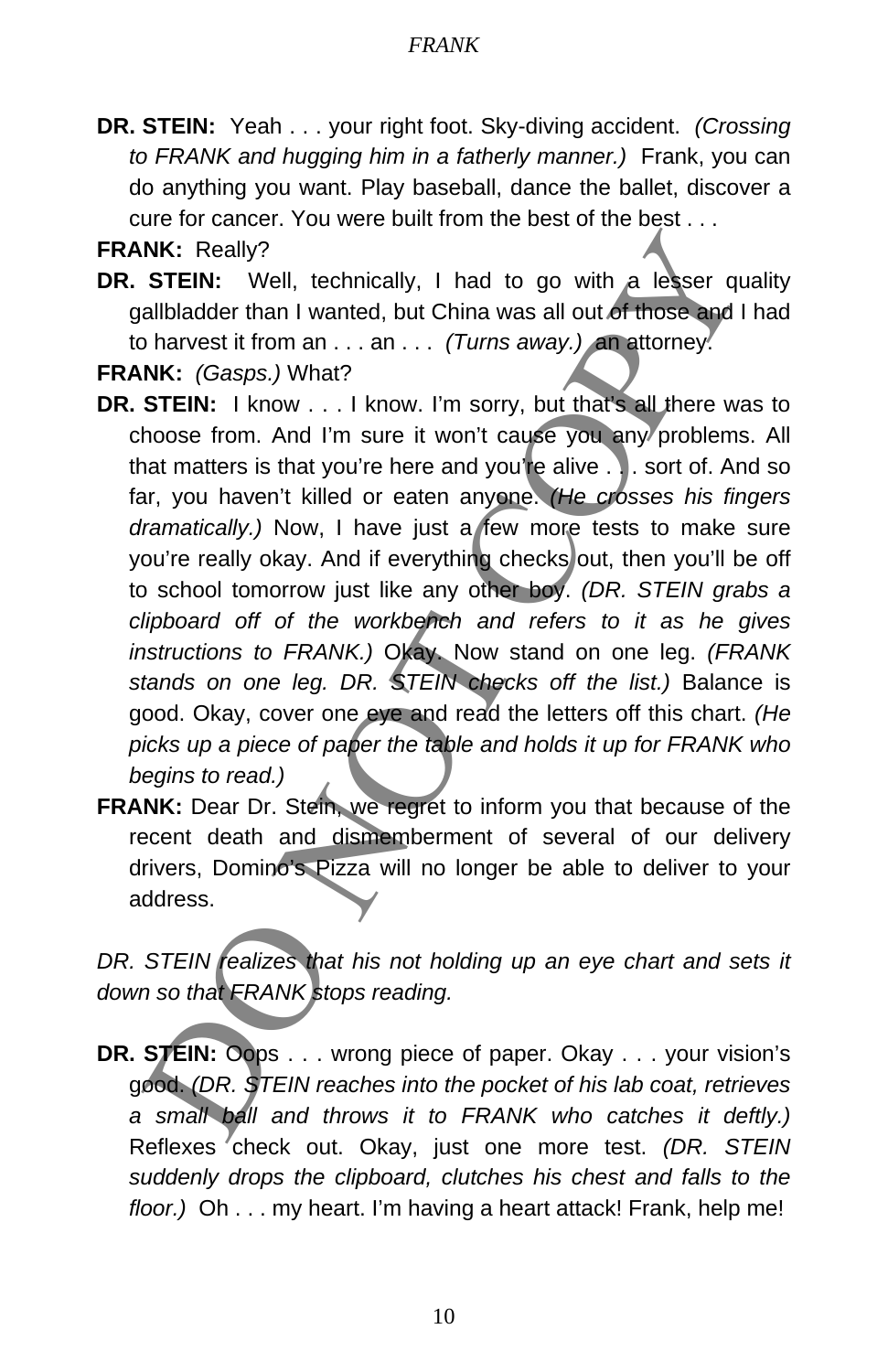*FRANK quickly races across the room and kneels down beside DR. STEIN, crying.* 

**FRANK:** Oh, Papa. Are you okay? Please don't die!

*DR. STEIN sits up and looks at FRANK and it is obvious he has faked his heart attack.* 

**DR. STEIN:** Good! You passed the final test, son.

**FRANK:** You're not dying?

**DR. STEIN:** *(Getting to his feet.)* No, Frank. I was just faking a heart attack. I'm sorry if I scared you, but before I could allow you to head out into the world on your own. I had to make sure that you were compassionate for others. One hundred and forty-five times I have fallen down and faked a heart attack, and every time, and all the other Franks that I created just stood there. But not you . . . you tried to save me. After all these years, I've finally done it and created a boy with real human compassion. STEIN sits up and looks at FRANK and it is obvious he has fixed that the seart attack.<br>
STEIN: Good! You passed the final test, sometimes that the STEIN: Cool! You passed the final test, sometimes that the strate you, but

**FRANK:** Compassion?

- **DR. STEIN:** Yes, Frank. It means that you care for others just as much as for yourself. That was what was missing in all of the other boys I made. It means that you're more than just a collection of bones, organs and skin, Frank. You're a real person. You're my son. *(DR. STEIN is overjoyed and hugs FRANK.)* Oh, I love you, Frank.
- **FRANK:** I love you too, Papa.

*They hug each other for just a moment, then DR. STEIN releases FRANK and straightens his clothes.* 

**DR. STEIN:** Now, you've been through a lot today, and tomorrow's your first day at a new school, so I think you should head on up to bed and get some sleep.

*FRANK turns and begins to exit stage left, then turns back to DR. STEIN.*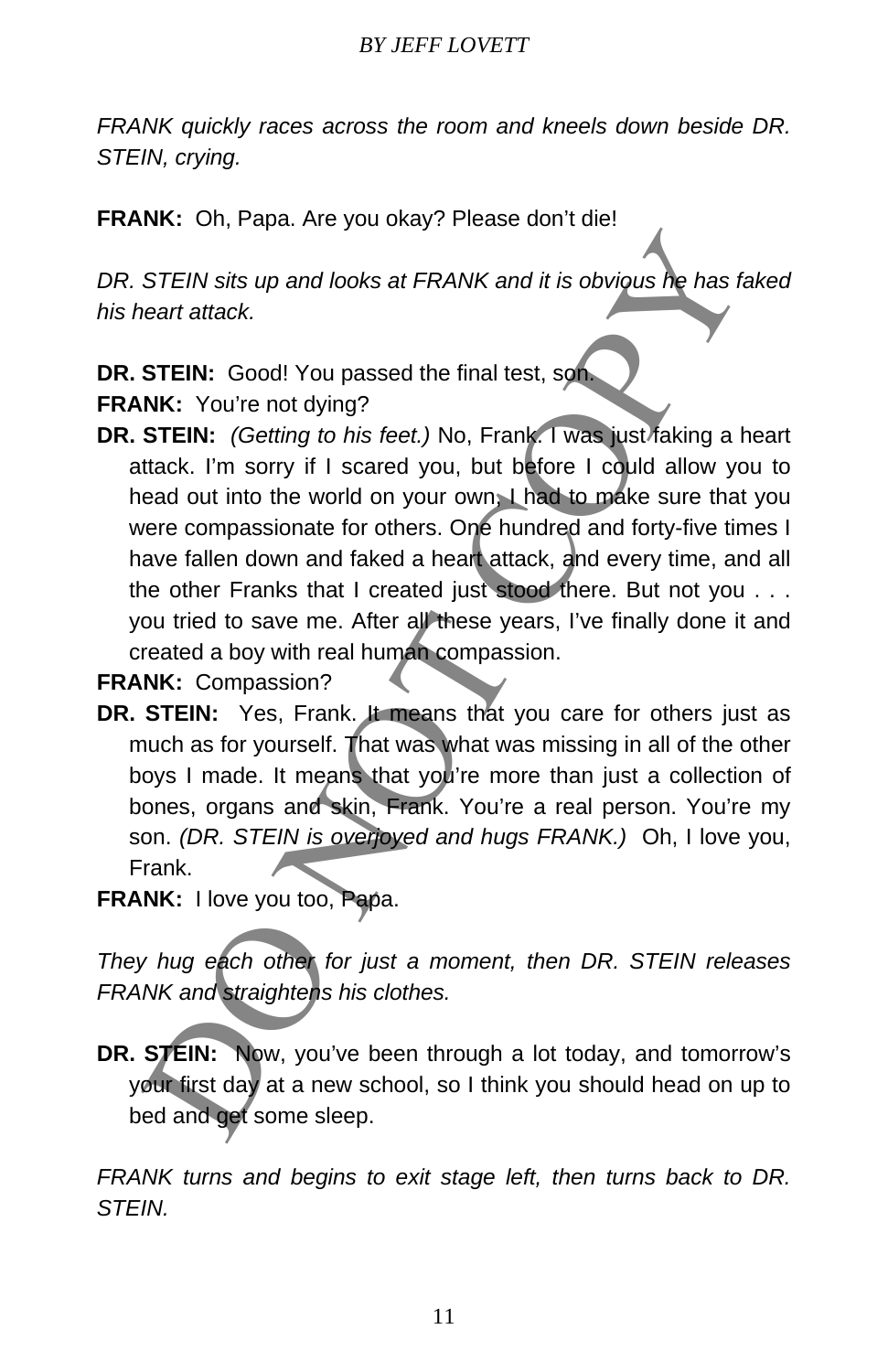**FRANK:** Papa? Did I get any parts from you?

**DR. STEIN:** *(Walks over to FRANK.)* Only my love, son, and that's the most important part.

**FRANK:** Goodnight, Papa.

**DR. STEIN:** Goodnight, Frank.

*FRANK exits as DR. STEIN watches. He then pulls out his cell phone, dials and begins to order a pizza.* 

- **DR. STEIN:** *(Into cell phone.)* Yes, this is Dr. Stein. I would like to order a large sausage pizza. Yes, the address is ...
- **FRANK:** *(Calling from off stage.)* Are you ordering pizza? I want some pizza!
- **DR. STEIN:** *(Into cell phone.)* You know, maybe this isn't such a good idea. Cancel that order. *(Closes cell phone.)* Goodnight, Frank. STEIN: Goodnight, Frank.<br>
NK exits as DR. STEIN watches. He then pulls out his cell on<br>
and begins to order a pizza.<br>
STEIN: (Into cell phone.) Yes, this is Dr. Stein Lwould like<br>
rdre a large sausage pizza. Yes, the addre

**FRANK:** *(From off stage.)* Goodnight, Papa.

*Curtain closes.*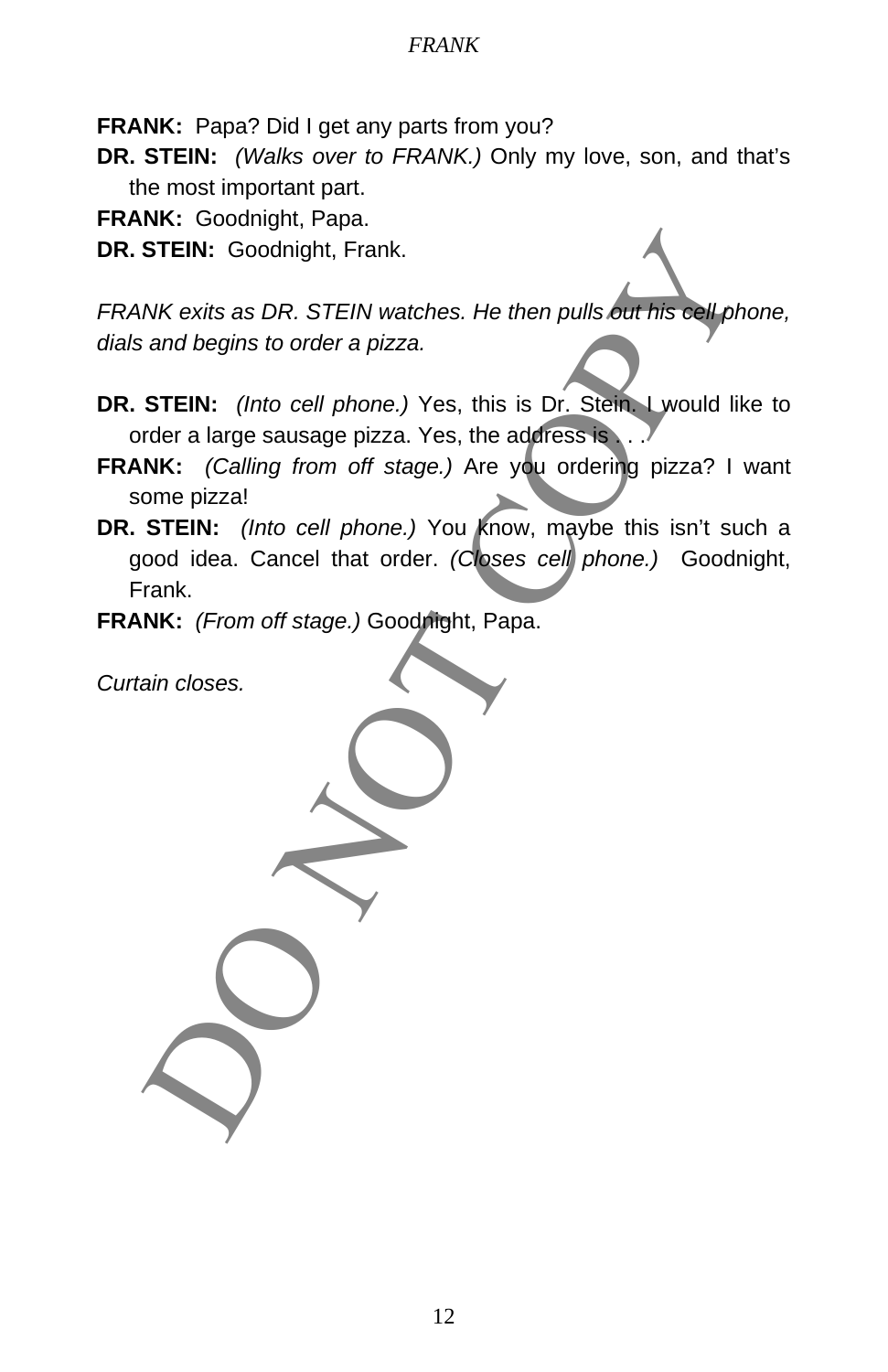## **ACT ONE, SCENE 2**

*The setting is the campus of a typical middle or high school. There are several kids standing around waiting for school to start, including a small group of boys who like to pick on the little kids on campus. As the curtain opens, one of the bullies named HENRY has a small kid named PAUL on the ground in a headlock.* 

**HENRY:** Come on, Paulie boy. Say it.

**PAUL:** No!

**HENRY:** Say it, or I'll rip your head right off.

**PAUL:** Okay. Okay. You look good in your Mom's skirt.

*At this joke, HENRY tightens the headlock and PAUL screams.* 

**HENRY:** Say it.

PAUL: Alright. I'm your slave. I will do anything you tell me to.

- **HENRY:** *(To his buddies.)* Including buying my lunch every day for the rest of the year? *(Twisting a little harder.)*
- PAUL: Okay . . . I'll buy you lunch every day. Just let me go!

*HENRY lets PAUL up off the ground and pushes him towards one of the other boys who push him back and forth between them. Finally, PAUL breaks away and runs off stage right.* 

**HENRY:** *(Calling after him.)* We're just having a little fun with ya', Paulie boy. You ain't got to cry.

*The group of boys laugh and HENRY wipes off the knees of his pants from where he soiled them on the ground. Just then, FRANK enters from stage left, carrying a "Hello Kitty" book bag and looking at his new class schedule. One of the boys punches HENRY and points him out.*  nall group of boys who like to pick on the little kids on campus<br>curtain opens, one of the bullies named HENRY has a smalled HAUL on the ground in a headlock.<br>
IRY: Come on, Paulie boy. Say it.<br>
IL: No!<br>
IRY: Say it, or I'

**CARL:** Hey, check out the fresh meat, Henry. **HENRY:** Oh, this is going to be fun.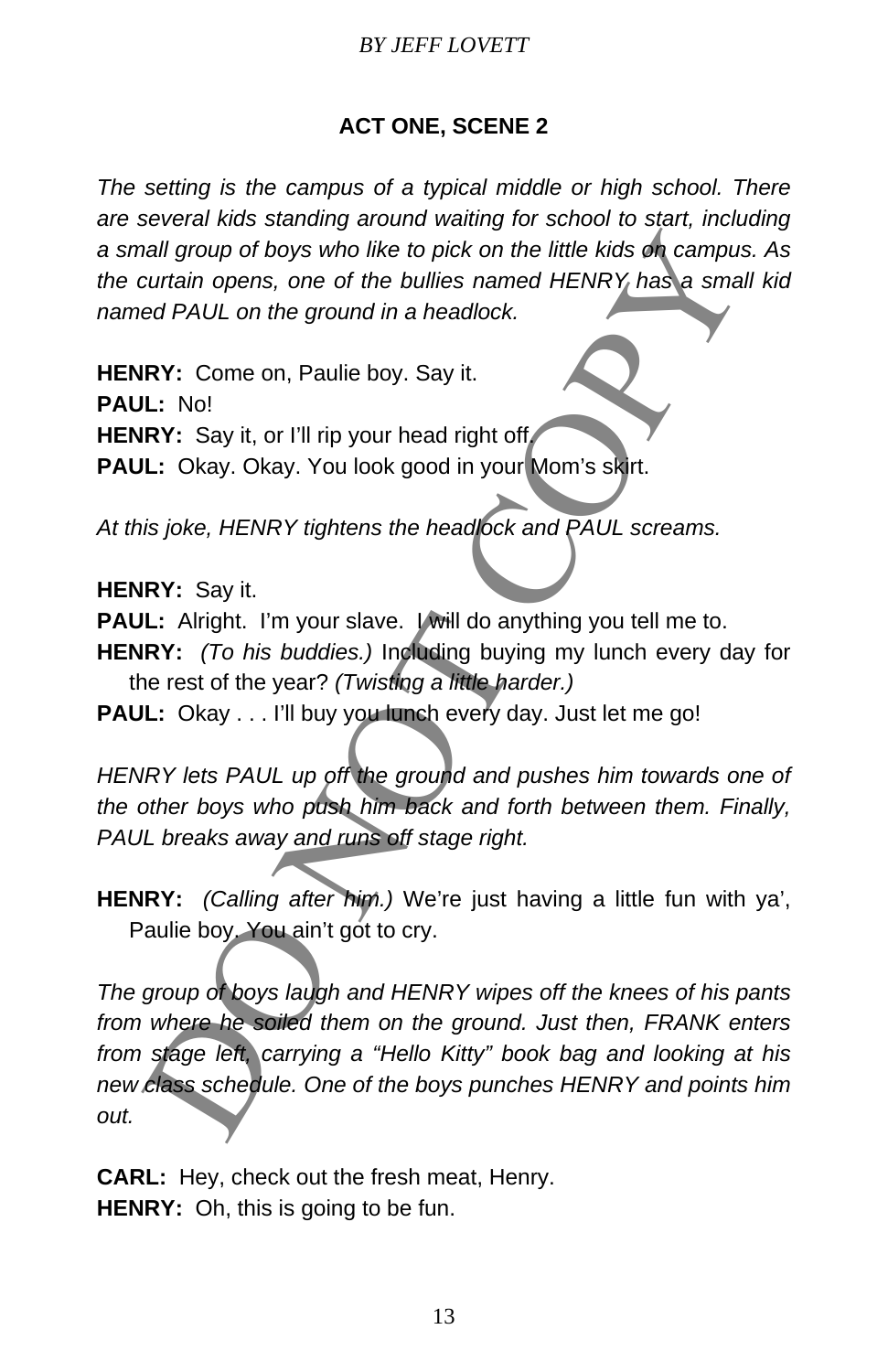*The group of boys swaggers over to FRANK and HENRY snatches the schedule from his hands.* 

**HENRY:** Well, well . . . looks like we got us a new girl on campus.

*He snatches FRANK's book bag out of his hands and looks through it quickly.* 

**HENRY:** What's your name, little girl?

**FRANK:** *(Looking at HENRY confused.)* I'm not a girl. I was built using the correct male anatomical parts.

**HENRY:** *(Slinging the book bag back at FRANK, who catches it.)* Anatomy what? Sounds like a smart little girl to me, don't he boys? What's your name?

**FRANK:** Frank.

**CARL:** Funny name for a girl. *(The other boys laugh until HENRY shuts them up with a harsh look.)*

**HENRY:** I'll make the jokes around here, if you don't mind, Carl.

**CARL:** Sorry, Henry.

**HENRY:** Frank, huh? *(He looks at FRANK's schedule.)* Says here that you're taking Advanced Chemistry, European History, and . . . *(He hands the schedule over to CARL for help.)* What's that word, Carl? matches FRANK's book bag out of his hands and looks throughty.<br>
NK: (Looking at HENRY confused.) I'm not a girl. I was<br>
Sing the correct male anatomical parts.<br>
NK: (Slinging the book bag back at FRANK, who catche<br>
NR: (Sl

**CARL:** Ah . . . *(Sounding it out phonetically.)* Ca-cool-loose.

**LESTER:** Cal-coon-list?

FRANK: It's pronounced 'calculus.' It's the study of limits, derivatives, integrals and the sums of infinite series.

**CARL:** Infinite what?

**HENRY:** Sounds like you think you're smarter than us, Frank. You think you're smarter than me?

**FRANK:** No.

- **HENRY:** How about Tony here? You think you're smarter than him? I bet you can't tell from looking at him, but he skipped kindergarten.
- **TONY:** Uh-huh. I knew my colors when I was three. *(He walks over to FRANK waving three fingers in his face.)* Three! What do ya' think about that? Three!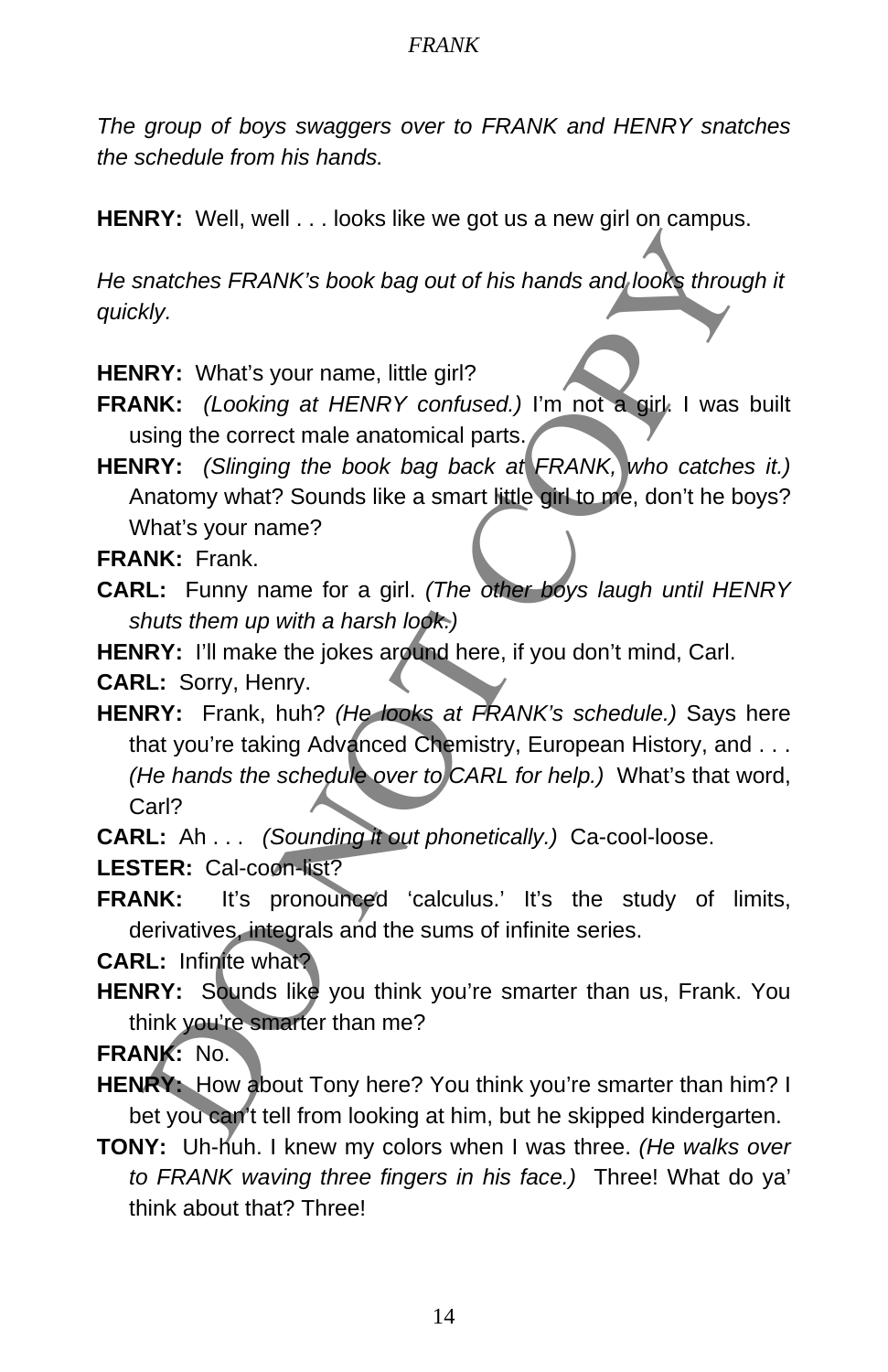*TONY walks back to the group where all the boys pat TONY on the back and encourage him with "yeah" and "way to go." HENRY pushes him menacingly.* 

**HENRY:** That's right. Three, smart boy.

**LESTER:** I thought you said he was a girl, Henry?

- HENRY: (Pushing Lester.) Who asked you what you thought, Lester?
- **FRANK:** You know, violence isn't the only way to solve your differences. You should consider using empathetic negotiation.

**HENRY:** *(Turning to FRANK.)* What did you call me?

**CARL:** I heard him call you pathetic.

**HENRY:** Pathetic? Is that what you called me? Pathetic? *(Turning to TONY.)* What does that mean, Tony?

**TONY:** I don't know. All I know is my colors.

**FRANK:** I'm sorry. You must have misunderstood me. What I said was .

*HENRY reaches out and grabs FRANK's collar and raises his arm to hit him.* 

HENRY: Oh, I heard what you said, smart boy. And it's gonna' be pretty hard to talk that fancy talk when you're missing a few teeth.

*HENRY raises his hand to FRANK's neck like he is going to choke FRANK. FRANK who reaches out and grabs it, and quickly turns HENRY around, bending his arm painfully up his back. HENRY screams with pain.*  IRY: That's right. Three, smart boy.<br>
ITER: I thought you said he was a girl, Henry?<br>
IRY: (*Pushing Lester.)* Who asked you what you throught Vest<br>
INY: (*Pushing Lester.)* When a sked you what you throught Vest<br>
IRY: (*T* 

**CARL:** Stop it! You're hurting him. **LESTER/TONY:** Yeah. Stop it.

*FRANK finally releases HENRY's arm, who rubs it in pain.* 

**FRANK:** I told you that violence is not the best way to solve problems. Now give me back my schedule.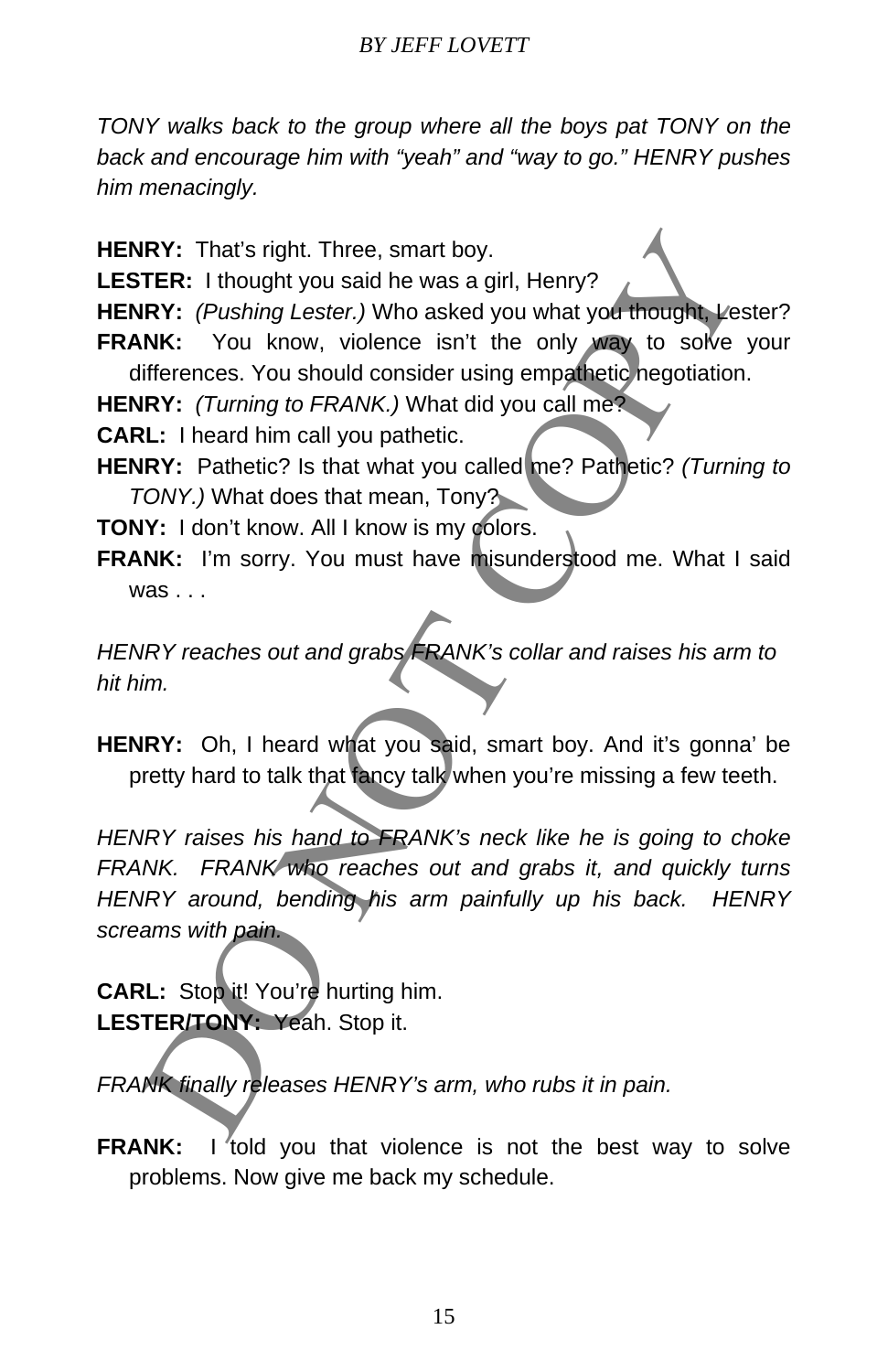*CARL quickly hands the schedule over to FRANK and then grabs HENRY and helps him walk away. HENRY calls back towards FRANK after they are a safe distance away.* 

**HENRY:** This ain't over, smart boy. Not by a long shot! You better watch your back!

*FRANK watches them go, then examines his class schedule more closely, looking around and trying to figure out where to go. He looks for a map of the school in his book bag and accidentally drops it on the ground, scattering the books. Just as he bends down to pick up the fallen books, three girls enter together from stage left talking to*  each other. As they pass HENRY, two of the girls laugh and point at *him. The other girl, MARY, is part of the school's "Emo Group" and is dressed in torn jeans, a punk rock t-shirt and is carrying a skate board. Her hair is spiked, and she is wearing dark eyeliner and black nail polish. MARY is considered a freak by most of the kids at school who don't know her, but she is really very smart and nice. That's why, when the other girls laugh at FRANK, she stops to help.*  IRY: This ain't over, smart boy. Not by a long shot! You b<br>atch your back!<br>
NK watches them go, then examines his class schedule 1<br>
bly, looking around and trying to figure out where to go. He k<br>
map of the school in his b

**MARY:** *(To her friends.)* I'll catch up with you guys later. **SHERRY:** Okay. See you in math,

*MARY's friends look at Frank and giggle, then continue across the stage and exit. MARY looks over at FRANK and then walks over to him, bending down to help him pick up his books.* 

**MARY:** Hi. **FRANK:** Oh, hi. **MARY:** Let me help you with those books. **FRANK:** Thanks. **MARY:** You must be new here? **FRANK:** Yeah. Today's my first day.

*They get the last of the books and stand up together. MARY sticks out her hand to introduce herself.*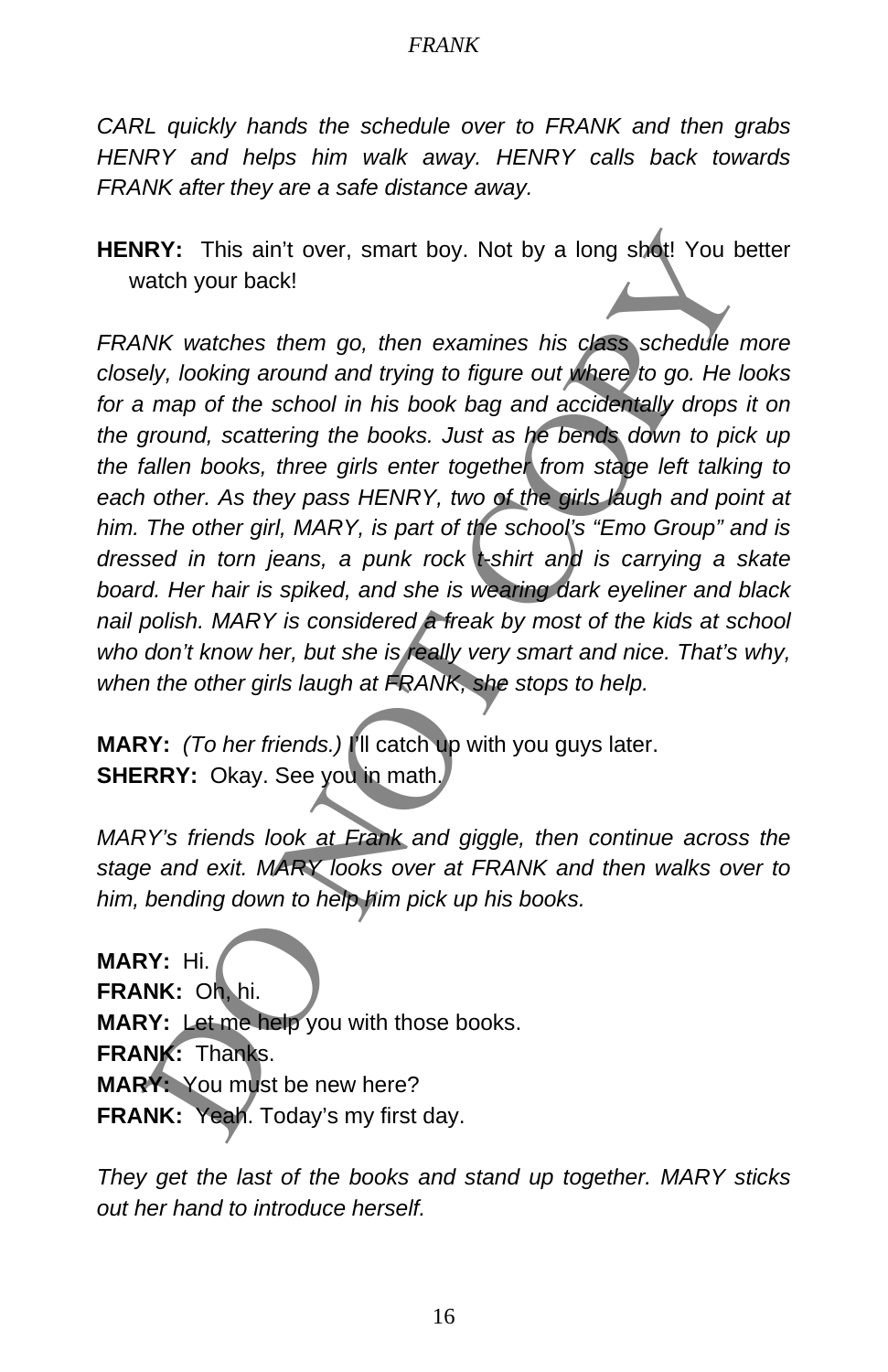**MARY:** Well, welcome to our humble school. I'm Mary. Mary Shelley. **FRANK:** My name's Frank.

**MARY:** *(Shaking hands with FRANK.)* Pleased to meet you, Frank.

*MARY hands over FRANK's calculus book.* 

- **MARY:** Calculus, huh? You must have come from a really good school.
- **FRANK:** Yeah, I guess.
- **MARY:** You guess?

**FRANK:** I mean, yeah . . . I did.

**MARY:** Well, it must have been from somewhere far away from this little hick town. You don't sound like you came from around here. Where was your last school?

**FRANK:** My last school?

**MARY:** Yeah. Where'd you transfer from?

**FRANK: Ah ... France.** 

**MARY:** France? Really?

**FRANK:** Ah. Yeah.

**MARY:** You were born there?

**FRANK:** Oh, no. I was built in America.

- **MARY:** Built in America? What?
- **FRANK:** Ah . . . I mean, born in America. Me and my papa just moved back here . . . from France.
- **MARY:** That's cool. You know, I took French in the seventh grade, hoping to one day meet Johnny Depp. He lives in France, you know.

**FRANK:** *(Looking confused.)* Who?

- **MARY:** Johnny Depp. Like only the most famous and gorgeous movie star in the whole world. *Pirates of the Caribbean*? Captain Jack Sparrow? RY hands over FRANK's calculus book.<br>
NY: Calculus, huh? You must have come from a really s<br>
chool.<br>
NK: Yeah, I guess?<br>
NK: I mean, yeah ... I did.<br>
NK: Wi guess?<br>
NK: I mean, yeah ... I did.<br>
WERE in this have been from
- **FRANK:** He's a bird?

**MARY:** No, he's an actor.

**FRANK:** I thought you just said he's a pirate?

**MARY:** He's an actor that plays a pirate in the movies. He's dreamy and one day, I'm going to meet him. That's why I took French. Let's see if I can remember my vocabulary. Como tally vous?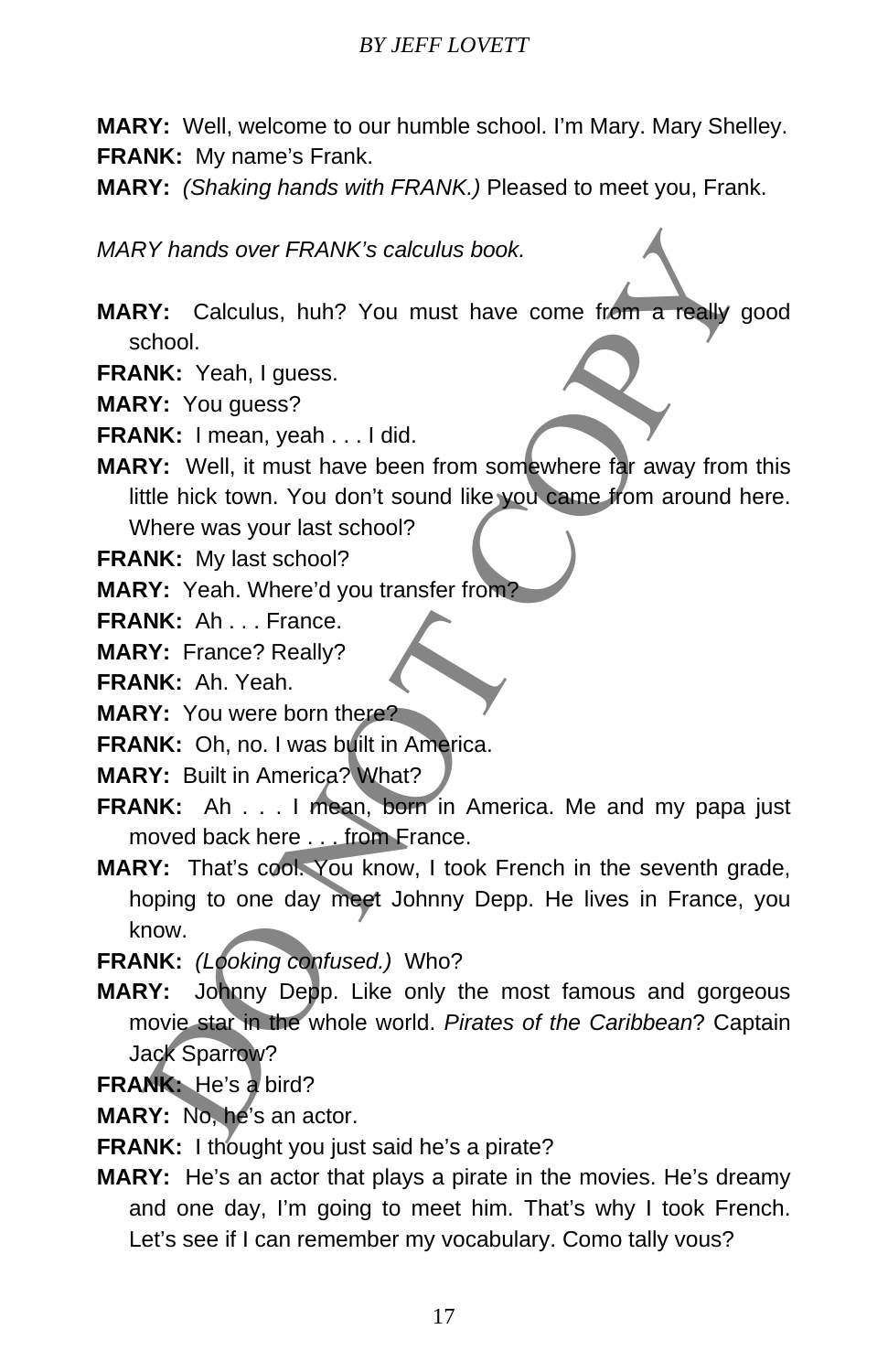**FRANK:** Huh?

- **MARY:** I just said 'how are you' in French. You do speak French, don't you?
- **FRANK:** Well, not really. We lived in the country . . . and . . . ah, we didn't have a TV.

**MARY:** Oh.

*FRANK nervously reaches up and scratches at the stitches around his neck.* 

**MARY:** So, where'd you get the cool scar?

**FRANK:** Scar?

- **MARY:** Yeah. Around your neck. That must have been some wicked accident.
- **FRANK:** Oh, this? I . . . ah . . . cut myself shaving.

**MARY:** Shaving. You're not very good at it.

**FRANK:** Yeah. I'm not really used to my new arms yet.

**MARY:** What?

- **FRANK:** I mean . . . I just started shaving . . . with my arms, you know.
- **MARY:** Yeah, so much easier than with your feet, right?

*FRANKS laughs nervously at the joke and there's a moment of uncomfortable silence. A couple of students walk by and say hello to MARY.*  idn't have a TV.<br>
NK nervously reaches up and scratches at the stitches and<br>
Neck.<br>
NK: Scar?<br>
NK: Scar?<br>
NY: So, where'd you get the cool scar?<br>
NY: So, where'd you get the cool scar?<br>
NY: Shaving. You're not very good at

**LINLEY:** Hey, Mary. Who's the new kid?

**BRIAN:** Nice book bag, man. Not many dudes can pull off Hello Kitty. **MARY:** This is Frank. He's from France.

**LINLEY:** Oh, cool. Accueillez, Franc. *(Ak-u-lay.)* 

**FRANK:** What?

**MARY:** She said 'welcome Frank.'

**BRIAN:** I thought you said this dude moved here from France?

**MARY:** Ah, he didn't have a TV.

**BRIAN:** Didn't have a TV?

**FRANK:** We lived in the country.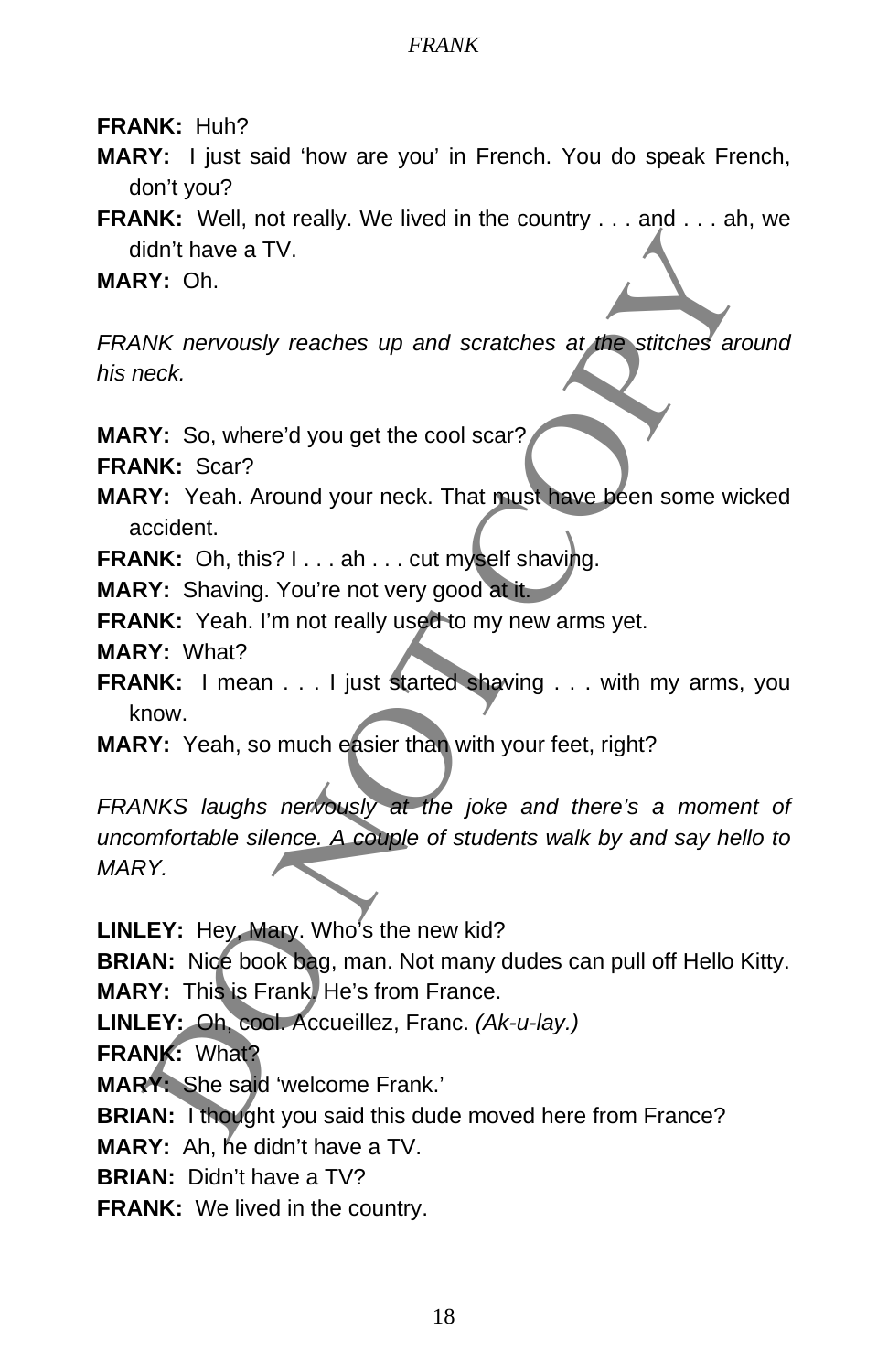- **BRIAN:** So? I went to Europe with my parents last summer and there was TV everywhere . . . even in the country.
- **LINLEY:** Quel âge avez-vous ? *(Kel-a-jay ava-vu.)*

**FRANK:** Huh?

**LINLEY:** I just asked you 'how old you are.'

- MARY: You know, guys, Frank just got here. I'm sure that it has been hard getting used to moving to New Mexico after living in France. So why don't we give him a break, okay. EY: I just asked you 'how old you are.'<br>
Y: You know, guys, Frank just got here. I'm sure that it<br>
een hard getting used to moving to New Mexico after livin<br>
rance. So why don't we give him a break, okay.<br>
EY: Alright. But
- LINLEY: Alright. But if you're going to tell everyone that you're from France . . . you might want to learn a couple of basic French words, okay? Au revoir. *(A ree-vuar.)*

**FRANK:** What?

**LINLEY:** Forget it. Come on Brian. We're late for class.

*LINLEY and BRIAN begin to leave. BRIAN turns back towards FRANK before he exits, pointing at the "Hello Kitty" book bag.* 

**BRIAN:** And dude, I'd get me a different book bag if I were you. Something a little more . . . masculine. Okay, Frenchie?

**FRANK:** My name's Frank.

*MARY waves goodbye to her friends and turns to FRANK. She changes the subject quickly.* 

- **MARY:** So, you got any hobbies, Frank. I mean, what did you like to do when you were in France?
- **FRANK:** I don't know. I like experimenting with electricity. Organ transplantation. And learning about skin grafts.

**MARY:** What?

**FRANK:** And baseball.

**MARY:** Oh, cool. I like baseball. Especially the Yankees.

**FRANK:** The what?

**MARY:** The Yankees. The baseball team from New York. **FRANK:** Oh.

*Two more students walk by. One of them looks at FRANK and MARY and calls them freaks, then they laugh and continue on to class.*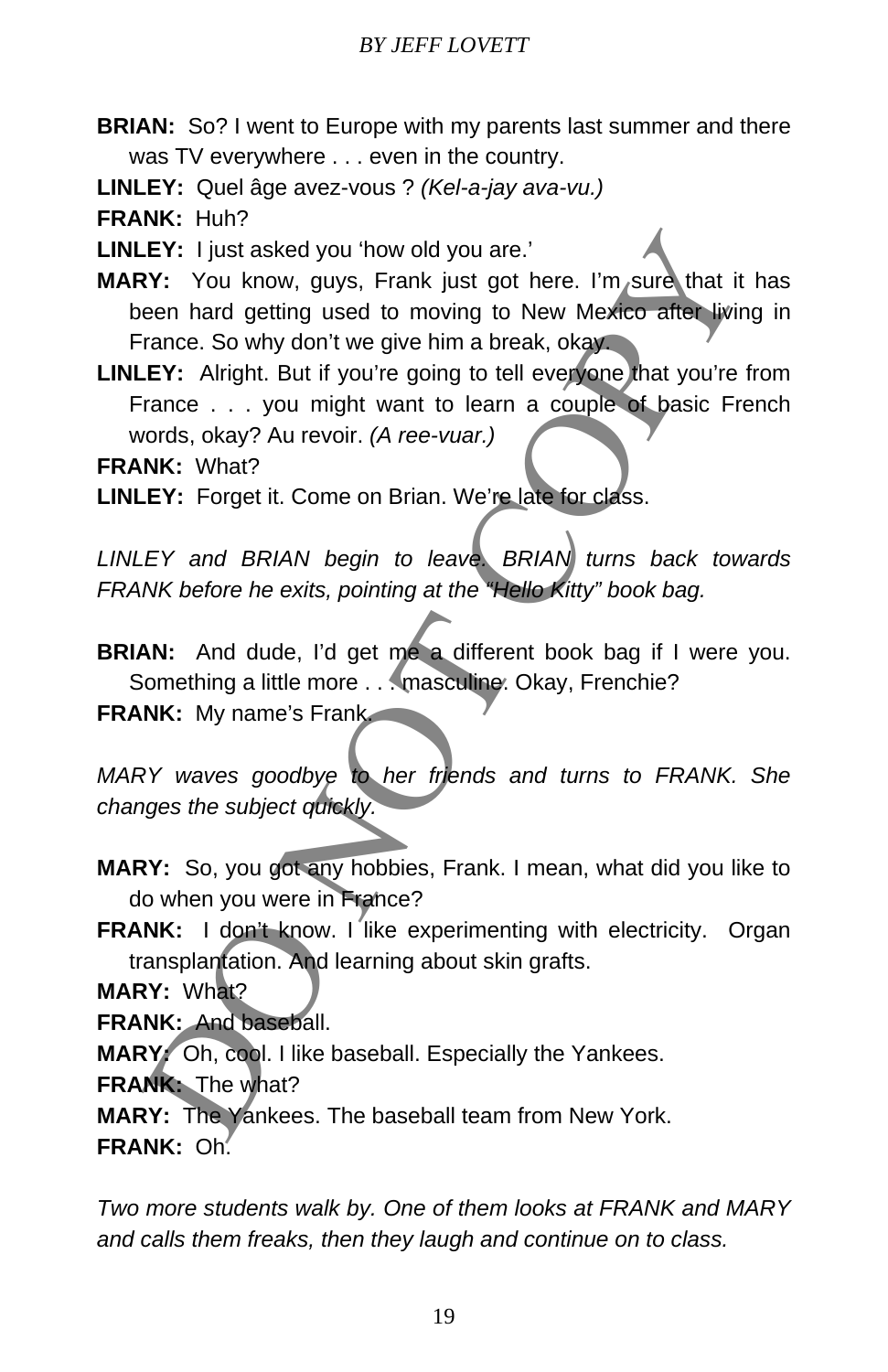- **MARY:** I get that all the time. Don't let them bother you. The kids at this school can be real jerks sometimes.
- **FRANK:** That's okay. I know that I'm a little . . . different.
- **MARY:** Hey, different is cool. I mean, look at me. I'm definitely different. I know people laugh at the way I dress and my hair. They call me a skater punk, but I don't care. I like being different. It's what makes life interesting.
- **FRANK:** Yeah. I guess. *(Pointing to his neck.)* At least you don't have any scars.
- **MARY:** Sure I do. Check this out. *(MARY holds up her elbow for FRANK to see.)* That's some pretty radical road rash right there. Got it riding down a hand rail at the post office. Now that's going ot be a wicked scar.
- **FRANK:** Are people afraid of you?
- **MARY:** Afraid of me? Why would they be afraid of me?
- **FRANK:** Well, people have always been afraid of me because I'm different.
- **MARY:** You know, I've never thought of it that way. I guess some people are afraid of me. They probably think that just because I wear black eyeliner and ride a skateboard, I must be some kind of stoner or something. I don't get invited to very many parties or to spend the night at other kids' houses. IV: Hey, different is cool. I mean, look at mea<sup>n</sup> (im defiriment. I know people laugh at the way I dress and my hair. The state punk, but I don't care. I like being different in a skater punk, but I don't care. I like bei
- **FRANK:** Me neither. I've never had a friend.
- **MARY:** Well, you have one now, Frank. You know, you and I are a lot more alike than you think.

**FRANK:** What do you mean?

**MARY:** We're unique. Trendsetters. While everybody else is out there trying to look alike, dress alike and talk alike, we're cool. The French Dude and the Skater Chick.

**FRANK:** Sounds like a TV show.

**MARY:** And maybe one day it will be. It'd be like *CSI* or something. I'd chase down the suspects on my board and you'd solve the crimes in the lab using your . . . what were your hobbies?

**FRANK:** Organ transplantation and skin grafts?

**MARY:** Yeah. That sounds like the kind of stuff they do on *CSI*.

**FRANK:** And electro-shock therapy?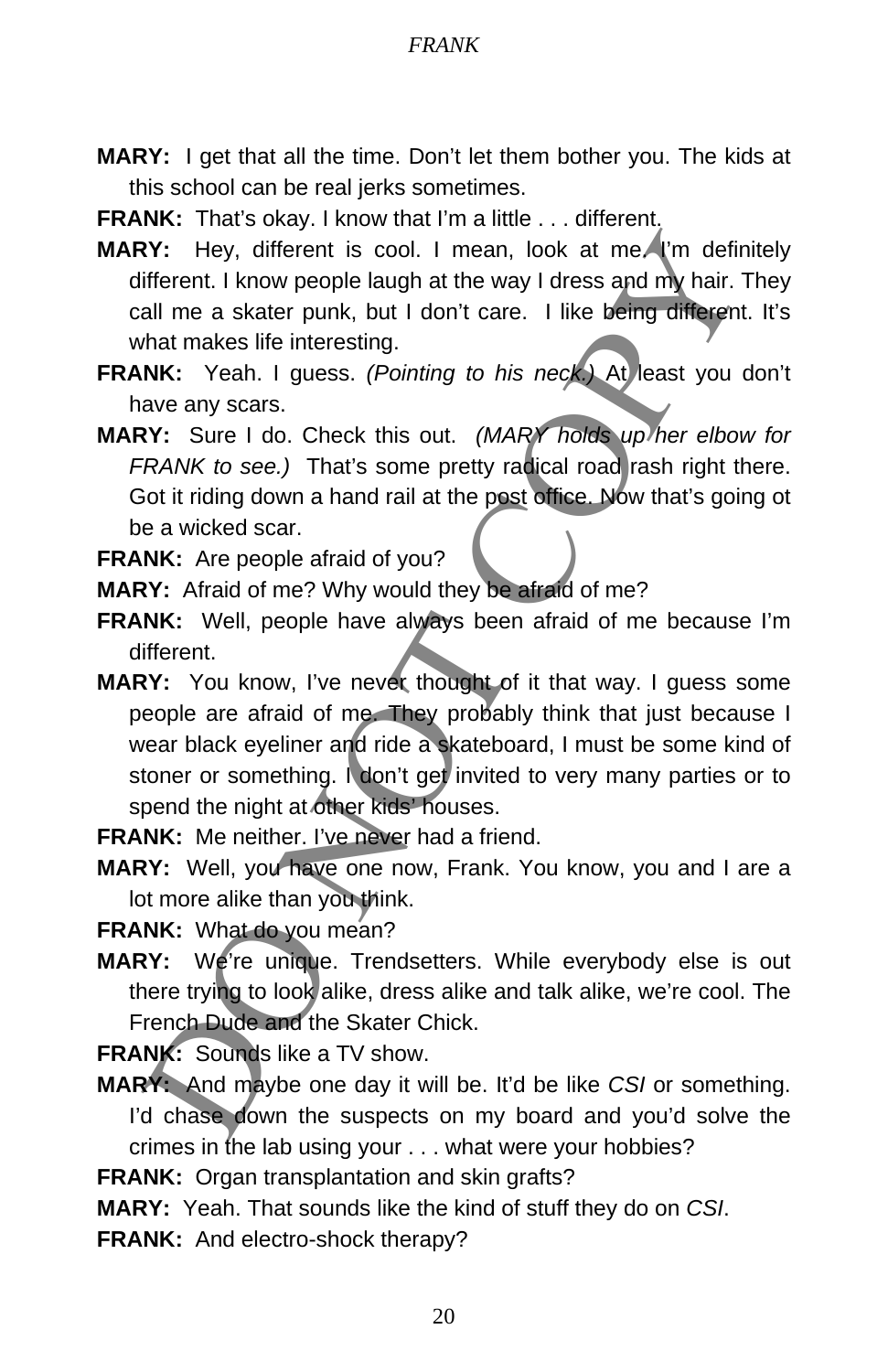- **MARY:** Well, I don't know about that, but maybe. Hey, you want to hang out after school?
- **FRANK:** Hang out?
- **MARY:** Yeah. After school, I can show you around our sleepy little town. It's not the French countryside, but it's pretty cool. I might even buy you a milkshake down at the Dairy Queen. You in?

FRANK: You really want to be my friend?

- **MARY:** Yeah. We're two of kind, remember? What do you say? Meet me here after school?
- **FRANK:** I guess it will be okay. We won't be out too late will we? I don't want my papa to worry.
- **MARY:** I'll have you home in time for him to read you a bedtime story and tuck you in long before dark.

**FRANK:** Well, okay.

**MARY:** Alright, Frank from France. Meet you here right after the last bell. Don't be late.

**FRANK:** I won't.

**MARY:** And Frank? You might want to cover up that scar. Most people aren't as understanding about things like that as me. D'accord? *(Da-cord.)*  by the French countryside, but it's pretty cool. I not the French countryside, but it's pretty cool. I not the Dairy Queen. You really want to be my friend?<br>
NK: You really want to be my friend?<br>
NK: You really want to be

**FRANK:** Huh?

**MARY:** That's French for 'okay'? *(They start to exit together stage right.)* I can't believe you're really from France and you don't know who Johnny Depp is.

**FRANK:** We didn't have TV.

MARY: I know . . . I know . . jeez!

*Curtain closes.*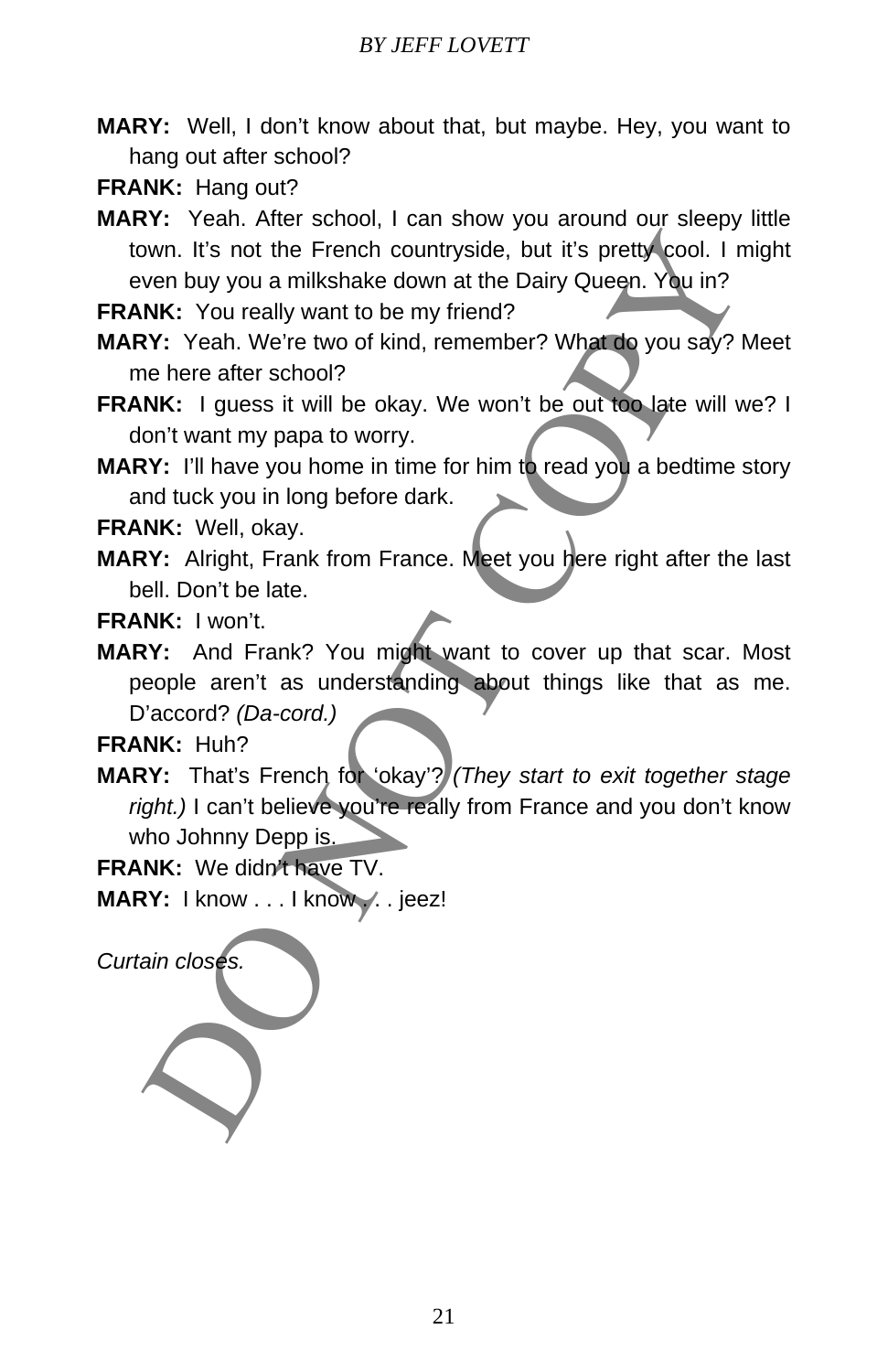## **ACT ONE, SCENE 3**

*Curtain opens to reveal DR. STEIN's laboratory. He has cleaned up a little, but there are still several instruments on the table and papers scattered around. The blackboard is also still covered with scientific equations and anatomical drawings. Above the human figure has now been drawn the word "FRANK" in big letters. MARY and FRANK enter from stage right, laughing.*  tered around. The blackboard is also still covered with scientistions and anatomical drawings. Above the human figure has a drawn the word "FRANK" in big letters. MARY and FRANK estage right, laughing.<br>
Y: Wowl This is you

**MARY:** Wow! This is your house?

**FRANK:** Yes. And my father's . . . ah . . . laboratory.

**MARY:** *(Walking over and looking at the instruments on the table and the chalkboard.)* Is he like a mad scientist or something?

**FRANK:** *(Rushing over and trying to clean up some of the mess.)* Yeah, something like that. He's a doctor.

**MARY:** Oh really? What kind?

*MARY turns her attention to the chalkboard and FRANK quickly rushes over and erases his name from above the figure.* 

**FRANK:** Ah. *(Thinking.)* He's a dentist.

**MARY:** Cool. I just got my braces off. See how straight my teeth are? *(She beams a big smile toward FRANK.)*

**FRANK:** Yes, you have very pretty teeth. Where'd you buy them?

*MARY starts to question what FRANK means by that when DR. STEIN, hearing the kids, calls from offstage left.* 

**DR. STEIN:** Frank? Is that you? **FRANK:** Yes, Papa. I'm in here.

*DR. STEIN enters, reading a large scientific textbook and not seeing MARY.* 

**DR. STEIN:** No problems at school today? Your arms didn't fall off again, did they?